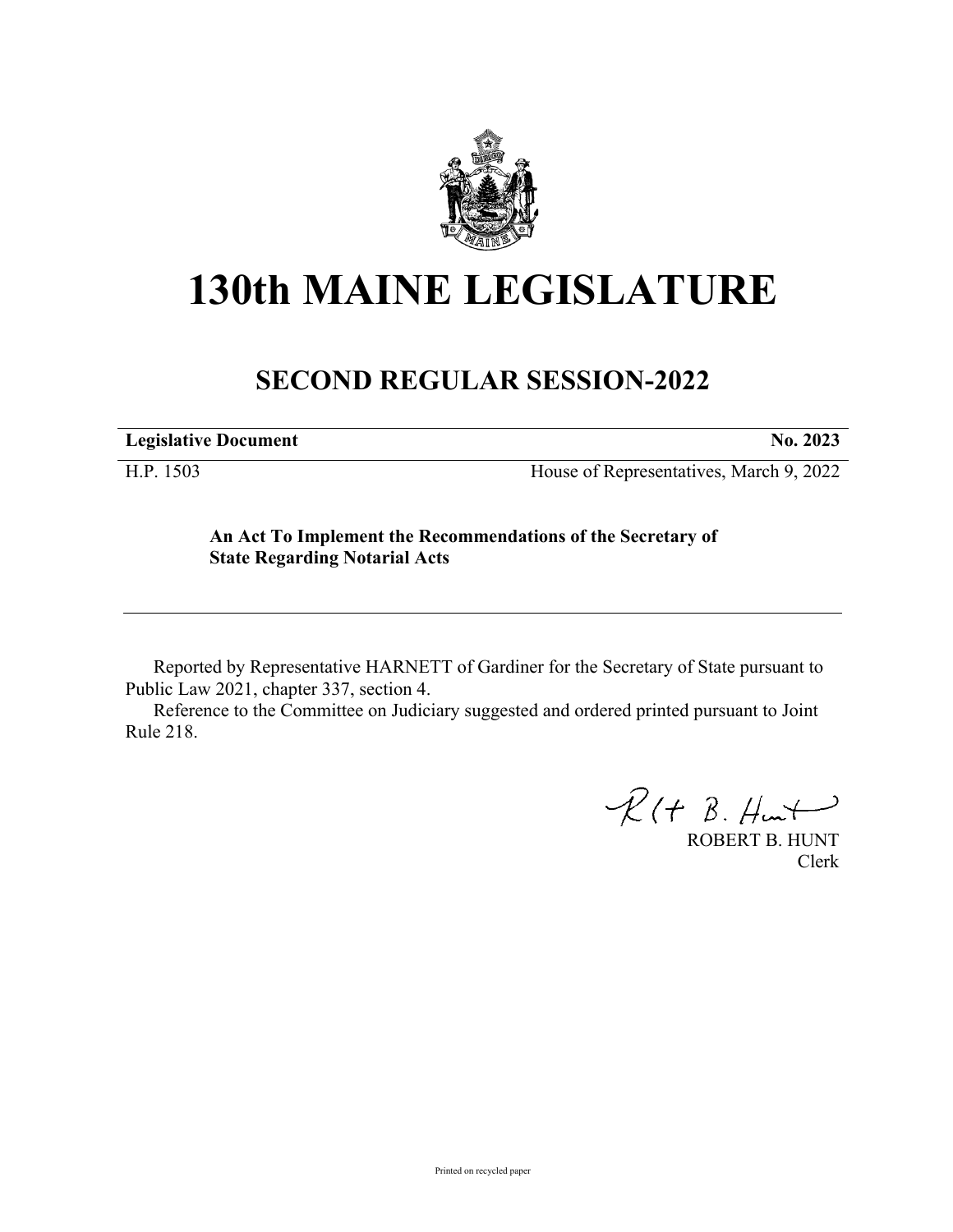| $\mathbf{1}$                     | Be it enacted by the People of the State of Maine as follows:                                                                                                                                                                                                                                                                                                                                                                                                                                      |
|----------------------------------|----------------------------------------------------------------------------------------------------------------------------------------------------------------------------------------------------------------------------------------------------------------------------------------------------------------------------------------------------------------------------------------------------------------------------------------------------------------------------------------------------|
| 2                                | <b>PARTA</b>                                                                                                                                                                                                                                                                                                                                                                                                                                                                                       |
| 3                                | Sec. A-1. 4 MRSA c. 19, as amended, is repealed.                                                                                                                                                                                                                                                                                                                                                                                                                                                   |
| 4                                | Sec. A-2. 4 MRSA c. 22, as amended, is repealed.                                                                                                                                                                                                                                                                                                                                                                                                                                                   |
| 5                                | <b>Sec. A-3. 4 MRSA §1056, as amended by PL 1981, c. 456, Pt. A, §12, is repealed.</b>                                                                                                                                                                                                                                                                                                                                                                                                             |
| 6                                | Sec. A-4. 4 MRSA c. 39 is enacted to read:                                                                                                                                                                                                                                                                                                                                                                                                                                                         |
| $\tau$                           | <b>CHAPTER 39</b>                                                                                                                                                                                                                                                                                                                                                                                                                                                                                  |
| 8                                | <b>REVISED UNIFORM LAW ON NOTARIAL ACTS</b>                                                                                                                                                                                                                                                                                                                                                                                                                                                        |
| 9                                | §1901. Short title                                                                                                                                                                                                                                                                                                                                                                                                                                                                                 |
| 10                               | This chapter may be known and cited as the Revised Uniform Law on Notarial Acts.                                                                                                                                                                                                                                                                                                                                                                                                                   |
| 11                               | §1902. Definitions                                                                                                                                                                                                                                                                                                                                                                                                                                                                                 |
| 12<br>13                         | As used in this chapter, unless the context otherwise indicates, the following terms<br>have the following meanings.                                                                                                                                                                                                                                                                                                                                                                               |
| 14<br>15<br>16<br>17<br>18       | <b>1. Acknowledgement.</b> "Acknowledgment" means a declaration by an individual<br>before a notarial officer that the individual has signed a record for the purpose stated in the<br>record and, if the record is signed in a representative capacity, that the individual signed<br>the record with proper authority and signed it as the act of the individual or entity identified<br>in the record.                                                                                          |
| 19<br>20                         | <b>2. Electronic.</b> "Electronic" means relating to technology having electrical, digital,<br>magnetic, wireless, optical, electromagnetic or similar capabilities.                                                                                                                                                                                                                                                                                                                               |
| 21<br>22<br>23                   | 3. Electronic signature. "Electronic signature" means an electronic symbol, sound<br>or process attached to or logically associated with a record and executed or adopted by an<br>individual with the intent to sign the record.                                                                                                                                                                                                                                                                  |
| 24                               | 4. In a representative capacity. "In a representative capacity" means acting as:                                                                                                                                                                                                                                                                                                                                                                                                                   |
| 25<br>26                         | An authorized officer, agent, partner, trustee or other representative of a person<br>other than an individual;                                                                                                                                                                                                                                                                                                                                                                                    |
| 27<br>28                         | B. A public officer, personal representative, guardian or other representative, in the<br>capacity stated in a record;                                                                                                                                                                                                                                                                                                                                                                             |
| 29                               | C. An agent or attorney-in-fact for a principal; or                                                                                                                                                                                                                                                                                                                                                                                                                                                |
| 30                               | D. An authorized representative of another in any other capacity.                                                                                                                                                                                                                                                                                                                                                                                                                                  |
| 31<br>32<br>33<br>34<br>35<br>36 | <b>5.</b> Notarial act. "Notarial act" means an act, whether performed with respect to a<br>tangible or electronic record, that a notarial officer may perform under the laws of this<br>"Notarial act" includes taking an acknowledgment, administering an oath or<br>State.<br>affirmation, taking a verification on oath or affirmation, witnessing or attesting a signature,<br>certifying or attesting a copy and noting a protest of a negotiable instrument or loss in<br>mercantile usage. |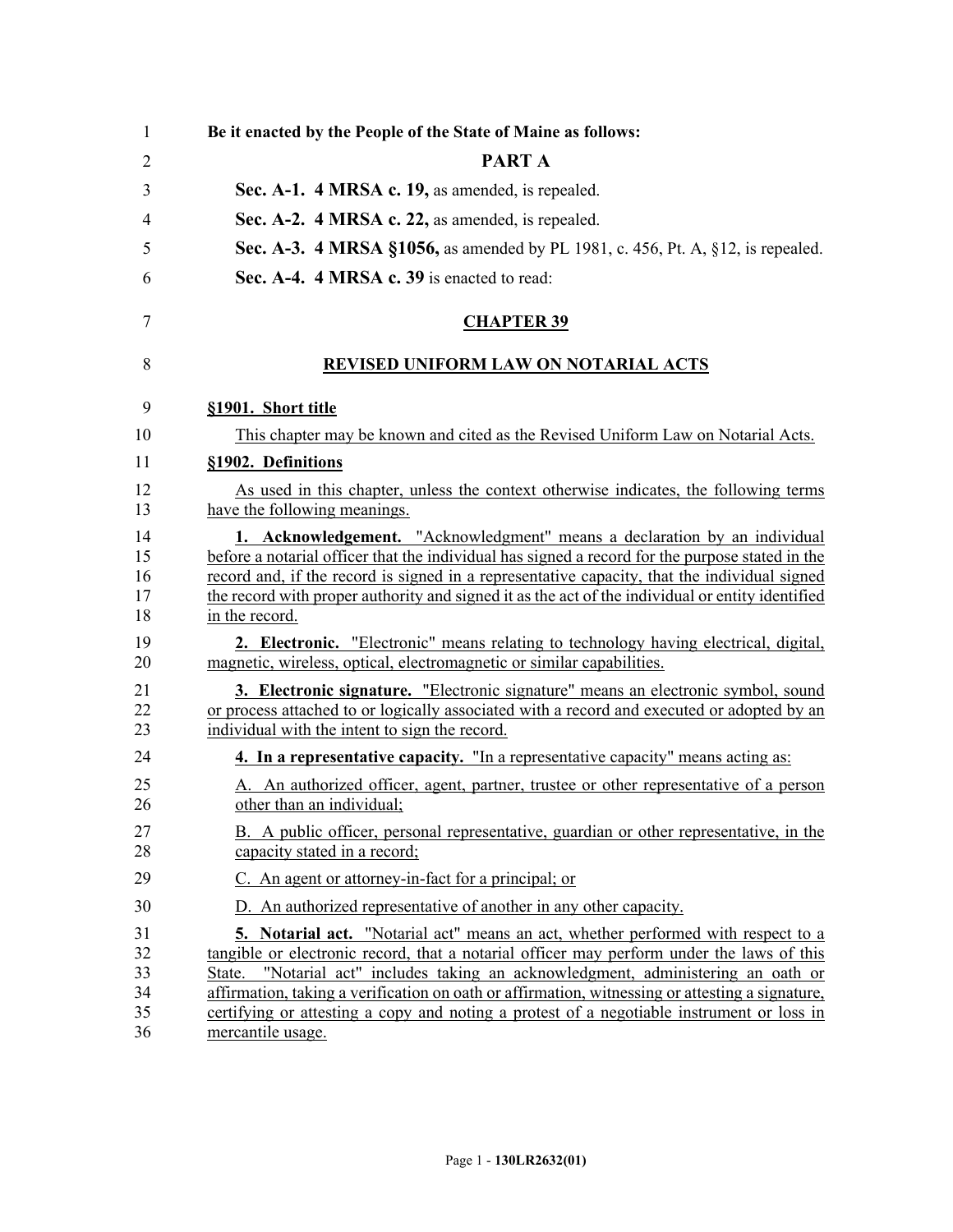| 1  | 6. Notarial officer. "Notarial officer" means a notary public or other individual             |
|----|-----------------------------------------------------------------------------------------------|
| 2  | authorized to perform a notarial act.                                                         |
| 3  | 7. Notary public. "Notary public" means an individual commissioned to perform a               |
| 4  | notarial act by the Secretary of State.                                                       |
| 5  | 8. Official stamp. "Official stamp" means a physical image affixed to or embossed             |
| 6  | on a tangible record or an electronic image attached to or logically associated with an       |
| 7  | electronic record and includes an official notary seal.                                       |
| 8  | 9. Person. "Person" means an individual, corporation, business trust, statutory trust,        |
| 9  | estate, trust, partnership, limited liability company, association, joint venture, public     |
| 10 | corporation, government or governmental subdivision, agency or instrumentality or any         |
| 11 | other legal or commercial entity.                                                             |
| 12 | 10. Record. "Record" means information that is inscribed on a tangible medium or              |
| 13 | that is stored in an electronic or other medium and is retrievable in perceivable form.       |
| 14 | 11. Sign. "Sign" means, with present intent to authenticate or adopt a record:                |
| 15 | A. To execute or adopt a tangible symbol; or                                                  |
| 16 | B. To attach to or logically associate with the record an electronic symbol, sound or         |
| 17 | process.                                                                                      |
| 18 | 12. Signature. "Signature" means a tangible symbol or an electronic signature that            |
| 19 | evidences the signing of a record.                                                            |
| 20 | 13. Stamping device. "Stamping device" means:                                                 |
| 21 | A. A physical device capable of affixing to or embossing on a tangible record an              |
| 22 | official stamp; or                                                                            |
| 23 | B. An electronic device or process capable of attaching to or logically associating with      |
| 24 | an electronic record an official stamp.                                                       |
| 25 | 14. State. "State" means a state of the United States, the District of Columbia, Puerto       |
| 26 | Rico, the United States Virgin Islands or any territory or insular possession subject to the  |
| 27 | jurisdiction of the United States.                                                            |
| 28 | 15. Verification on oath or affirmation. "Verification on oath or affirmation" means          |
| 29 | a declaration made by an individual on oath or affirmation before a notarial officer that a   |
| 30 | statement in a record is true.                                                                |
| 31 | §1903. Applicability                                                                          |
| 32 | This chapter applies to a notarial act performed on or after July 1, 2023.                    |
| 33 | §1904. Authority to perform notarial act                                                      |
| 34 | 1. Notarial acts authorized. A notarial officer may perform a notarial act authorized         |
| 35 | by this chapter or by a law of this State other than this chapter.                            |
| 36 | 2. Certification of electronic records. A notarial officer may certify that a tangible        |
| 37 | copy of an electronic record is an accurate copy of the electronic record.                    |
| 38 | <b>3. Conflict of interest.</b> A notarial officer may not perform a notarial act with regard |
| 39 | to which the notarial officer has a conflict of interest as set forth in this subsection.     |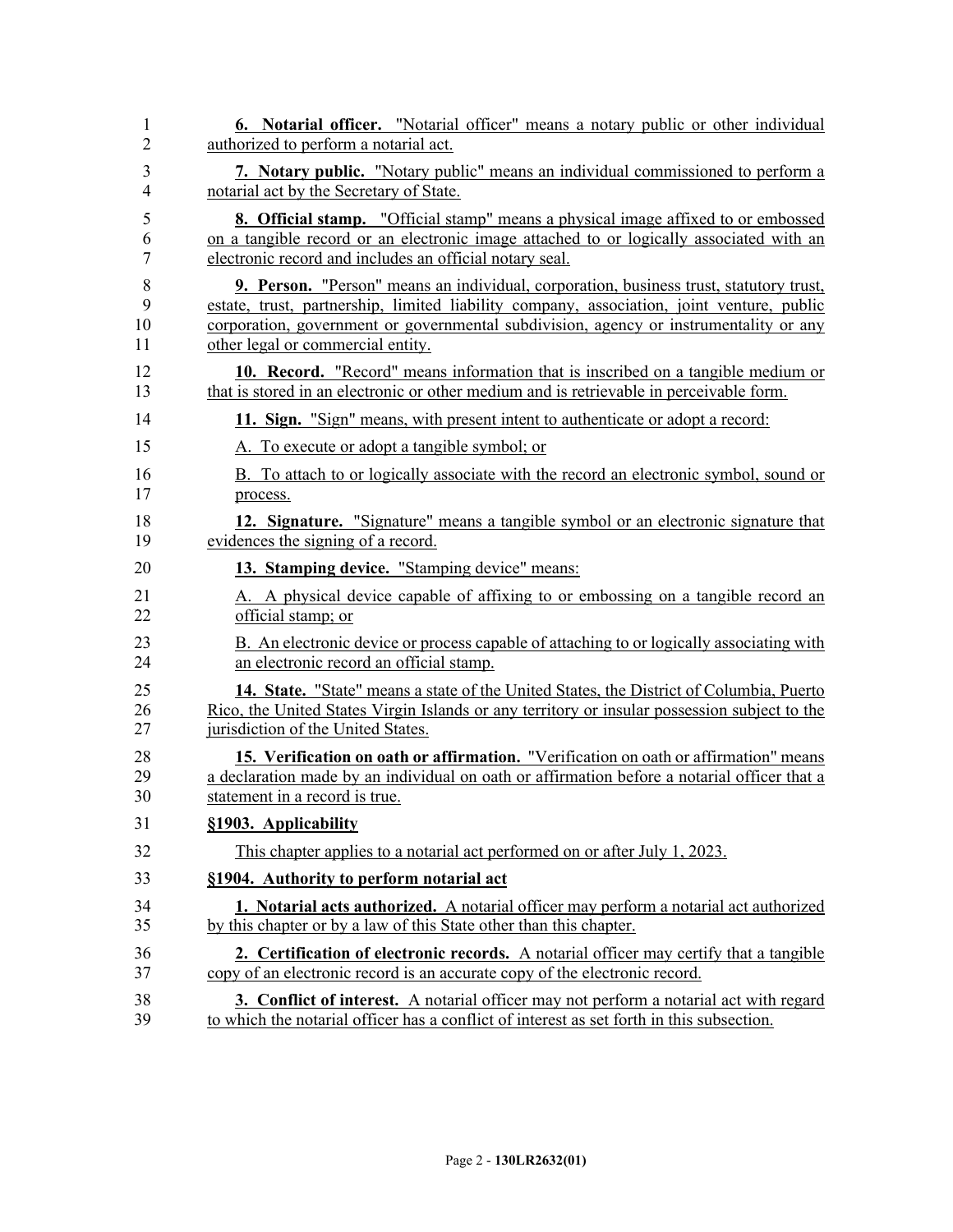| 1<br>$\overline{c}$<br>$\overline{\mathbf{3}}$ | A. A notarial officer may not perform any notarial act for any person if that person is<br>the officer's spouse, domestic partner, parent, sibling or child or an in-law or a step or<br>half relative of the officer.                                                                                                                                                                              |
|------------------------------------------------|-----------------------------------------------------------------------------------------------------------------------------------------------------------------------------------------------------------------------------------------------------------------------------------------------------------------------------------------------------------------------------------------------------|
| $\overline{\mathbf{4}}$<br>5<br>6<br>7         | B. A notarial officer may not perform any notarial act with respect to a record to which<br>the notarial officer or the officer's spouse, domestic partner, parent, sibling or child or<br>an in-law or a step or half relative of the officer is a party or in which any of them has<br>a direct beneficial interest.                                                                              |
| 8<br>9<br>10                                   | C. Notwithstanding paragraphs A and B, a notarial officer authorized by Title 19-A,<br>section 655 to solemnize marriages may solemnize the marriage of a parent, sibling or<br>child or an in-law or a step or half relative of the officer.                                                                                                                                                       |
| 11                                             | 4. Acts of notarial officer who is interested in corporation. Any notarial officer                                                                                                                                                                                                                                                                                                                  |
| 12                                             | who is a stockholder, director, officer or employee of a bank or other corporation may take                                                                                                                                                                                                                                                                                                         |
| 13                                             | the acknowledgement of any party to any written instrument executed to or by the bank or                                                                                                                                                                                                                                                                                                            |
| 14                                             | corporation, may administer an oath to any other stockholder, director, officer, employee                                                                                                                                                                                                                                                                                                           |
| 15                                             | or agent of the bank or corporation or may protest for nonacceptance or nonpayment bills                                                                                                                                                                                                                                                                                                            |
| 16                                             | of exchange, drafts, checks, notes and other negotiable instruments that may be owned or                                                                                                                                                                                                                                                                                                            |
| 17                                             | held for collection by the bank or other corporation. It is unlawful for any notarial officer                                                                                                                                                                                                                                                                                                       |
| 18                                             | to take the acknowledgment of an instrument by or to a bank or other corporation of which                                                                                                                                                                                                                                                                                                           |
| 19<br>20                                       | the notarial officer is a stockholder, director, officer or employee when the notarial officer                                                                                                                                                                                                                                                                                                      |
| 21                                             | is a party to the instrument, either individually or as a representative of the bank or other<br>corporation, or to protest any negotiable instrument owned or held for collection by the                                                                                                                                                                                                           |
| 22                                             | bank or other corporation, when the notarial officer is individually a party to the instrument.                                                                                                                                                                                                                                                                                                     |
| 23<br>24<br>25<br>26<br>27                     | Direct initiative or people's veto referendum. A notarial officer may not<br>5.<br>administer an oath or affirmation to a circulator of a petition for a direct initiative or<br>people's veto referendum under Title 21-A, section 902 if the notarial officer also provides<br>services that are not notarial acts to initiate or promote that direct initiative or people's veto<br>referendum.  |
| 28                                             | <b>6.</b> Voidable notarial acts. A notarial act performed in violation of subsection 3, 4 or                                                                                                                                                                                                                                                                                                       |
| 29                                             | 5 is voidable.                                                                                                                                                                                                                                                                                                                                                                                      |
| 30                                             | §1905. Requirements for certain notarial acts                                                                                                                                                                                                                                                                                                                                                       |
| 31<br>32<br>33<br>34<br>35                     | <b>1. Acknowledgement of a record.</b> A notarial officer who takes an acknowledgment<br>of a record shall determine, from personal knowledge or satisfactory evidence of the<br>identity of the individual, that the individual appearing before the officer and making the<br>acknowledgment has the identity claimed and that the signature on the record is the<br>signature of the individual. |
| 36                                             | 2. Statement of oath or affirmation. A notarial officer who takes a verification of a                                                                                                                                                                                                                                                                                                               |
| 37                                             | statement on oath or affirmation shall determine, from personal knowledge or satisfactory                                                                                                                                                                                                                                                                                                           |
| 38                                             | evidence of the identity of the individual, that the individual appearing before the officer                                                                                                                                                                                                                                                                                                        |
| 39<br>40                                       | and making the verification has the identity claimed and that the signature on the statement<br>verified is the signature of the individual.                                                                                                                                                                                                                                                        |
| 41                                             | 3. Witnessing or attesting to a signature. A notarial officer who witnesses or attests                                                                                                                                                                                                                                                                                                              |
| 42                                             | to a signature shall determine, from personal knowledge or satisfactory evidence of the                                                                                                                                                                                                                                                                                                             |
| 43                                             | identity of the individual, that the individual appearing before the officer and signing the                                                                                                                                                                                                                                                                                                        |
| 44                                             | record has the identity claimed.                                                                                                                                                                                                                                                                                                                                                                    |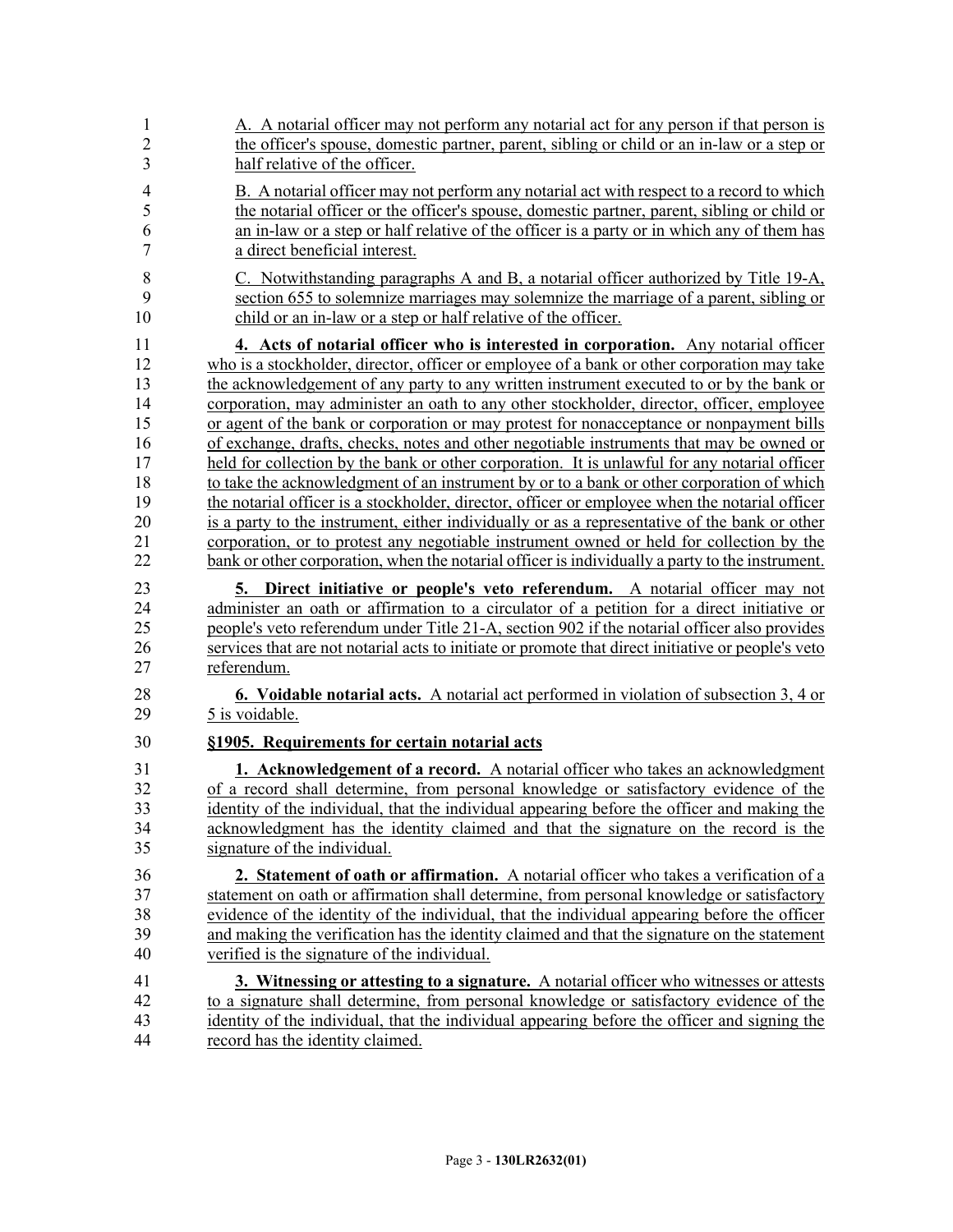| 1              | 4. Certifying or attesting copy of record. A notarial officer who certifies or attests            |
|----------------|---------------------------------------------------------------------------------------------------|
| $\overline{2}$ | a copy of a record or an item that was copied shall determine that the copy is a full, true       |
| 3              | and accurate transcription or reproduction of the record or item.                                 |
| $\overline{4}$ | <b>5.</b> Protest of negotiable instrument. A notarial officer who makes or notes a protest       |
| 5              | of a negotiable instrument shall determine the matters set forth in Title 11, section 3-1505,     |
| 6              | subsection $(1)$ , paragraph $(b)$ .                                                              |
| $\overline{7}$ | 6. Protests of losses; record and copies. When requested, a notarial officer shall                |
| $\,8\,$        | enter on record all losses or damages sustained or apprehended by sea or land and all             |
| 9              | averages and such other matters as, by mercantile usage, appertain to the notarial officer's      |
| 10             | office and shall grant warrants of survey on vessels; all facts, extracts from documents and      |
| 11             | circumstances so noted must be signed and sworn to by all the persons appearing to protest.       |
| 12             | The notarial officer shall note, extend and record the protest so made and grant                  |
| 13             | authenticated copies thereof under the notarial officer's signature and, in the case of a notary  |
| 14             | public, notarial stamp to those who request and pay for them.                                     |
| 15             | §1906. Personal appearance required                                                               |
| 16             | If a notarial act relates to a statement made in or a signature executed on a record, the         |
| 17             | individual making the statement or executing the signature shall appear personally before         |
| 18             | the notarial officer.                                                                             |
| 19             | §1907. Identification of individual                                                               |
| 20             | 1. Personal knowledge of identity. A notarial officer has personal knowledge of the               |
| 21             | identity of an individual appearing before the officer if the individual is personally known      |
| 22             | to the officer through dealings sufficient to provide reasonable certainty that the individual    |
| 23             | has the identity claimed.                                                                         |
| 24             | 2. Evidence of identity. A notarial officer has satisfactory evidence of the identity of          |
| 25             | an individual appearing before the officer if the officer can identify the individual:            |
| 26             | A. By means of:                                                                                   |
| 27             | (1) A passport, driver's license or government-issued nondriver identification card;              |
| 28             | or                                                                                                |
| 29             | (2) Another form of government identification issued to an individual that contains               |
| 30             | the signature or a photograph of the individual and is satisfactory to the notarial               |
| 31             | officer; or                                                                                       |
| 32             | B. By a verification on oath or affirmation of a credible witness personally appearing            |
| 33             | before the notarial officer and known to the officer or whom the officer can identify on          |
| 34             | the basis of a passport, driver's license or government-issued nondriver identification           |
| 35             | card.                                                                                             |
| 36             | 3. Additional information or credentials. A notarial officer may require an                       |
| 37             | individual to provide additional information or identification credentials necessary to           |
| 38             | assure the officer of the identity of the individual.                                             |
| 39             | §1908. Authority to refuse to perform notarial act                                                |
| 40             | <b>1. Basis to refuse.</b> A notarial officer may refuse to perform a notarial act if the officer |
| 41             | is not satisfied that:                                                                            |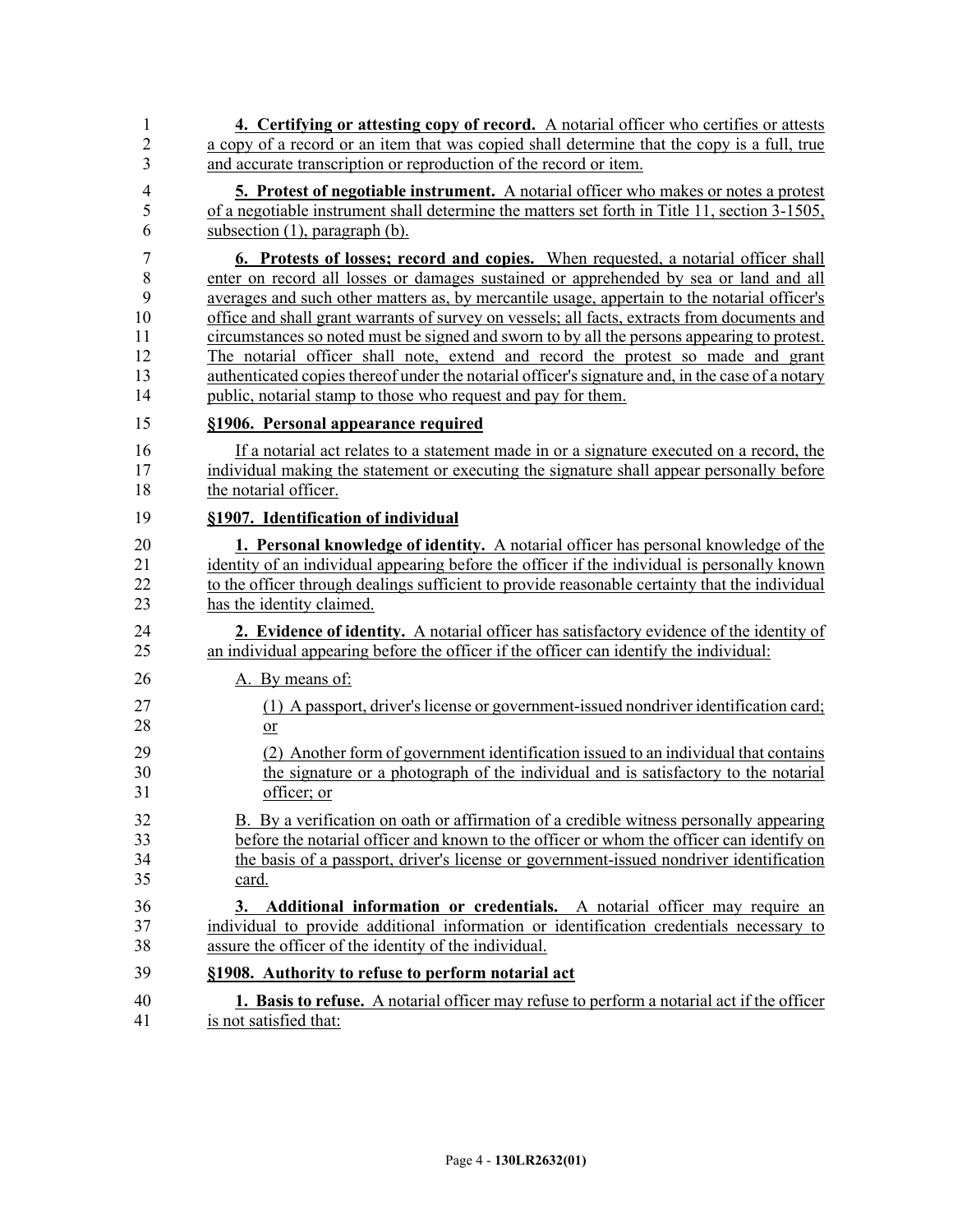| 1  | A. The individual executing the record is competent or has the capacity to execute the           |
|----|--------------------------------------------------------------------------------------------------|
| 2  | record; or                                                                                       |
| 3  | B. The individual's signature is knowingly and voluntarily made.                                 |
| 4  | 2. Refusal permitted unless otherwise required. A notarial officer may refuse to                 |
| 5  | perform a notarial act unless refusal is prohibited by a law other than this chapter.            |
| 6  | §1909. Signature if individual unable to sign                                                    |
| 7  | If an individual is physically unable to sign a record due to a disability, the individual       |
| 8  | may direct an individual other than the notarial officer to sign the individual's name on the    |
| 9  | record. The notarial officer shall insert "Signature affixed by (name of other individual) at    |
| 10 | the direction of (name of individual)" or words of similar import.                               |
| 11 | §1910. Notarial act in this State                                                                |
| 12 | 1. Persons authorized to perform notarial acts. A notarial act may be performed in               |
| 13 | this State by:                                                                                   |
| 14 | A. A notary public of this State;                                                                |
| 15 | B. A judge, clerk or deputy clerk of a court of this State;                                      |
| 16 | C. An attorney-at-law duly admitted and eligible to practice in the courts of this State;        |
| 17 | or                                                                                               |
| 18 | D. Any other individual authorized to perform the specific act by the laws of this State.        |
| 19 | 2. Prima facie evidence. The signature and title of an individual performing a notarial          |
| 20 | act in this State are prima facie evidence that the signature is genuine and that the individual |
| 21 | holds the designated title.                                                                      |
| 22 | 3. Signature and title conclusive. The signature and title of a notarial officer                 |
| 23 | described in subsection 1, paragraph A, B or C conclusively establish the authority of the       |
| 24 | officer to perform the notarial act.                                                             |
| 25 | 4. Laws on notaries public apply to notarial officers. If a provision of law other               |
| 26 | than a provision in this chapter specifies that an act may be performed by a notary public,      |
| 27 | such act may be performed by any of the notarial officers described in subsection 1,             |
| 28 | paragraph A, B or C unless the law expressly provides otherwise.                                 |
| 29 | §1911. Notarial act in another state                                                             |
| 30 | 1. Notarial acts in other states recognized. A notarial act performed in another state           |
| 31 | has the same effect under the laws of this State as if performed by a notarial officer of this   |
| 32 | State, if the act performed in that state is performed by:                                       |
| 33 | A. A notary public of that state;                                                                |
| 34 | B. A judge, clerk or deputy clerk of a court of that state; or                                   |
| 35 | C. Any other individual authorized by the laws of that state to perform the notarial act.        |
| 36 | 2. Prima facie evidence. The signature and title of an individual performing a notarial          |
| 37 | act in another state are prima facie evidence that the signature is genuine and that the         |
| 38 | individual holds the designated title.                                                           |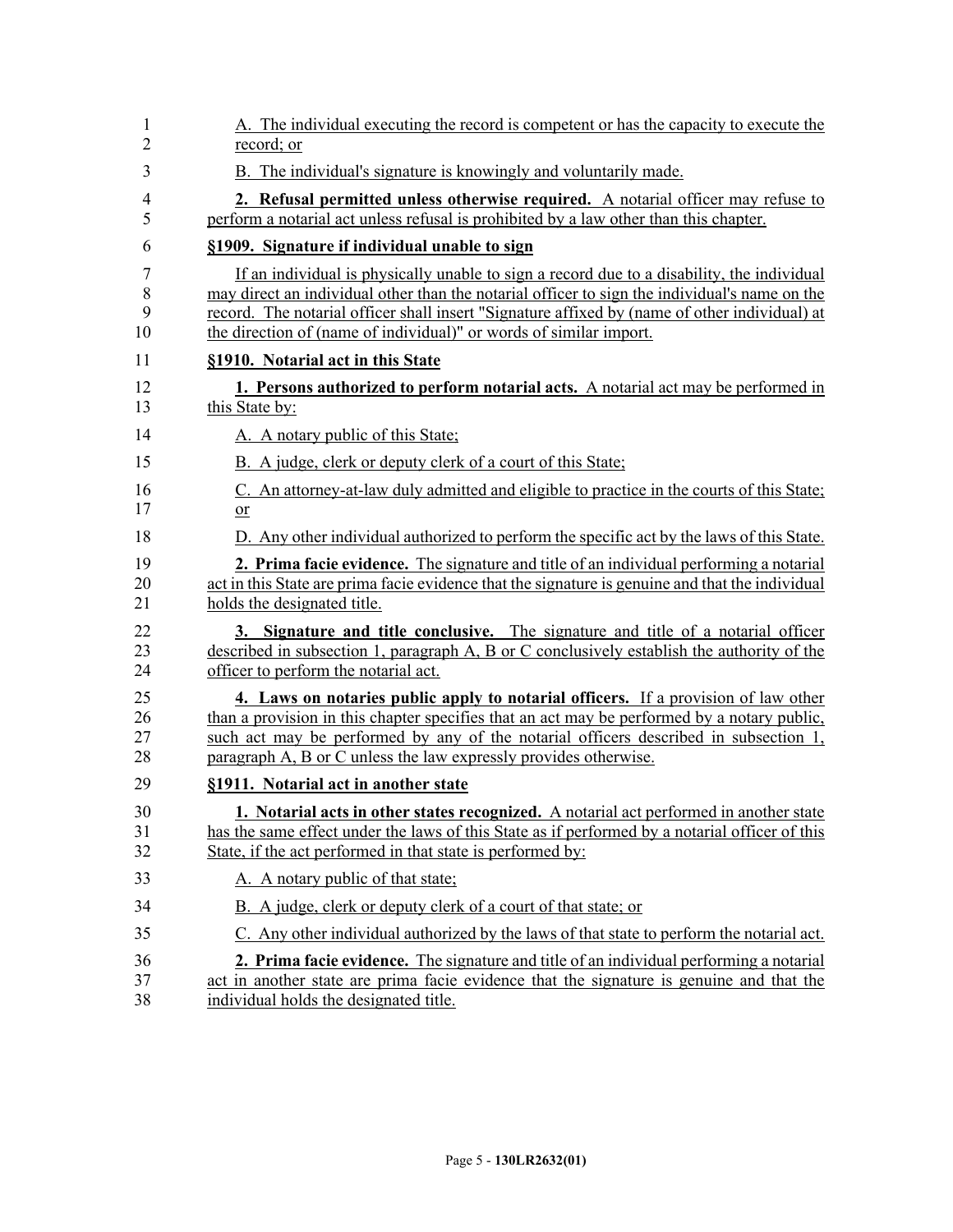| 1              | 3. Signature and title conclusive. The signature and title of a notarial officer                  |
|----------------|---------------------------------------------------------------------------------------------------|
| $\overline{2}$ | described in subsection 1, paragraph A or B conclusively establish the authority of the           |
| 3              | officer to perform the notarial act.                                                              |
| 4              | §1912. Notarial act under authority of federally recognized Indian tribe                          |
| 5              | 1. Notarial acts under authority of federally recognized Indian tribes recognized.                |
| 6              | A notarial act performed under the authority and in the jurisdiction of a federally recognized    |
| $\overline{7}$ | Indian tribe has the same effect as if performed by a notarial officer of this State, if the act  |
| 8              | performed in the jurisdiction of the tribe is performed by:                                       |
| 9              | A. A notary public of the tribe;                                                                  |
| 10             | B. A judge, clerk or deputy clerk of a court of the tribe; or                                     |
| 11             | C. Any other individual authorized by the laws of the tribe to perform the notarial act.          |
| 12             | <b>2. Prima facie evidence.</b> The signature and title of an individual performing a notarial    |
| 13             | act under the authority of and in the jurisdiction of a federally recognized Indian tribe are     |
| 14             | prima facie evidence that the signature is genuine and that the individual holds the              |
| 15             | designated title.                                                                                 |
| 16             | 3. Signature and title conclusive. The signature and title of a notarial officer                  |
| 17             | described in subsection 1, paragraph A or B conclusively establish the authority of the           |
| 18             | officer to perform the notarial act.                                                              |
| 19             | §1913. Notarial act under federal authority                                                       |
| 20             | 1. Notarial act under federal authority recognized. A notarial act performed under                |
| 21             | federal law has the same effect under the laws of this State as if performed by a notarial        |
| 22             | officer of this State, if the act performed under federal law is performed by:                    |
| 23             | A. A judge, clerk or deputy clerk of a federal court;                                             |
| 24             | B. An individual in military service or performing duties under the authority of military         |
| 25             | service who is authorized to perform notarial acts under federal law;                             |
| 26             | C. An individual designated a notarizing officer by the United States Department of               |
| 27             | State for performing notarial acts overseas; or                                                   |
| 28             | D. Any other individual authorized by federal law to perform the notarial act.                    |
| 29             | 2. Prima facie evidence. The signature and title of an individual acting under federal            |
| 30             | authority and performing a notarial act are prima facie evidence that the signature is            |
| 31             | genuine and that the individual holds the designated title.                                       |
| 32             | <b>3. Signature and title conclusive.</b> The signature and title of an officer described in      |
| 33             | subsection 1, paragraph A, B or C conclusively establish the authority of the officer to          |
| 34             | perform the notarial act.                                                                         |
| 35             | §1914. Foreign notarial act                                                                       |
| 36             | 1. Foreign state. As used in this section, "foreign state" means a government other               |
| 37             | than the United States, a state or a federally recognized Indian tribe.                           |
| 38             | 2. Foreign notarial acts recognized. If a notarial act is performed under authority               |
| 39             | and in the jurisdiction of a foreign state or constituent unit of a foreign state or is performed |
| 40             | under the authority of a multinational or international governmental organization, the act        |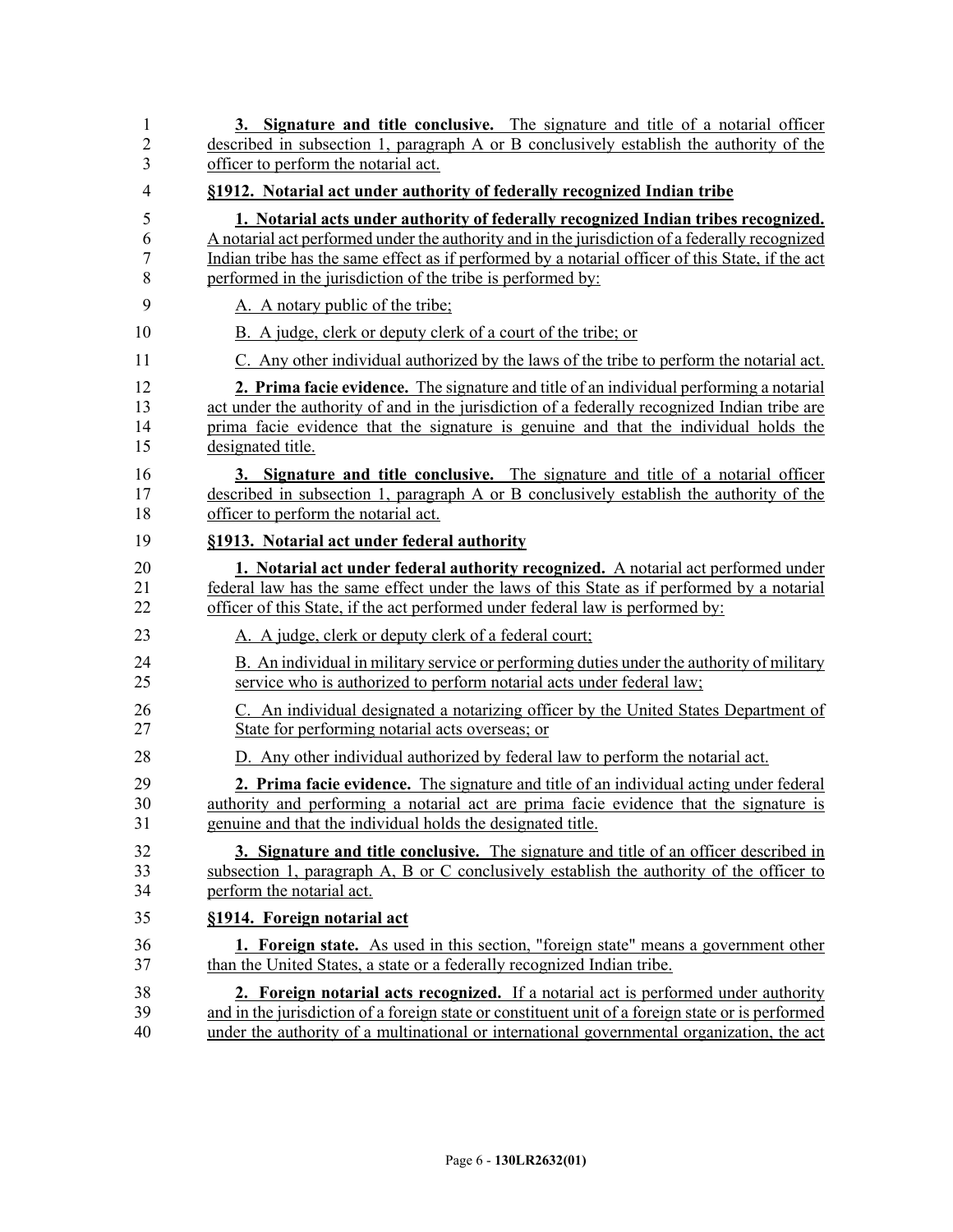| $\mathbf{1}$   | has the same effect under the laws of this State as if performed by a notarial officer of this    |
|----------------|---------------------------------------------------------------------------------------------------|
| $\overline{2}$ | State.                                                                                            |
| 3              | 3. Digest or list conclusive. If the title of office and indication of authority to perform       |
| $\overline{4}$ | notarial acts in a foreign state appears in a digest of foreign law or in a list customarily used |
| 5              | as a source for that information, the authority of an officer with that title to perform notarial |
| 6              | acts is conclusively established.                                                                 |
| $\tau$         | <b>4. Prima facie evidence.</b> The signature and official stamp of an individual holding         |
| 8              | an office described in subsection 3 are prima facie evidence that the signature is genuine        |
| 9              | and the individual holds the designated title.                                                    |
| 10             | <b>5. Hague Convention.</b> An apostille in the form prescribed by the Hague Convention           |
| 11             | of October 5, 1961 and issued by a foreign state party to the Convention conclusively             |
| 12             | establishes that the signature of the notarial officer is genuine and that the officer holds the  |
| 13             | indicated office.                                                                                 |
| 14             | <b>6. Consular authentication.</b> A consular authentication issued by an individual              |
| 15             | designated by the United States Department of State as a notarizing officer for performing        |
| 16             | notarial acts overseas and attached to the record with respect to which the notarial act is       |
| 17             | performed conclusively establishes that the signature of the notarial officer is genuine and      |
| 18             | that the officer holds the indicated office.                                                      |
| 19             | §1915. Notarial act performed for remotely located individual                                     |
| 20             | 1. Definitions. As used in this section, the following terms have the following                   |
| 21             | meanings.                                                                                         |
| 22             | A. "Communication technology" means an electronic device or process that allows a                 |
| 23             | notarial officer and a remotely located individual to communicate with each other                 |
| 24             | simultaneously by sight and sound. When necessary and consistent with other                       |
| 25             | applicable laws, "communication technology" includes an electronic device or process              |
| 26             | that facilitates communication with a remotely located individual who has a vision,               |
| 27             | hearing or speech impairment.                                                                     |
| 28             | B. "Foreign state" means a jurisdiction other than the United States, a state or a                |
| 29             | federally recognized Indian tribe.                                                                |
| 30             | C. "Identity proofing" means a process or service by which a 3rd person provides a                |
| 31             | notarial officer with a means to verify the identity of a remotely located individual by          |
| 32             | a review of personal information from public or private data sources.                             |
| 33             | D. "Outside the United States" means a location outside the geographic boundaries of              |
| 34             | the United States, Puerto Rico, the United States Virgin Islands and any territory,               |
| 35             | insular possession or other location subject to the jurisdiction of the United States.            |
| 36             | E. "Remotely located individual" means an individual who is not in the physical                   |
| 37             | presence of the notarial officer who performs a notarial act under subsection 3.                  |
| 38             | 2. Personal appearance by communication technology authorized. Except as                          |
| 39             | provided in subsection 16, a remotely located individual may comply with section 1906 by          |
| 40             | using communication technology to appear before a notarial officer.                               |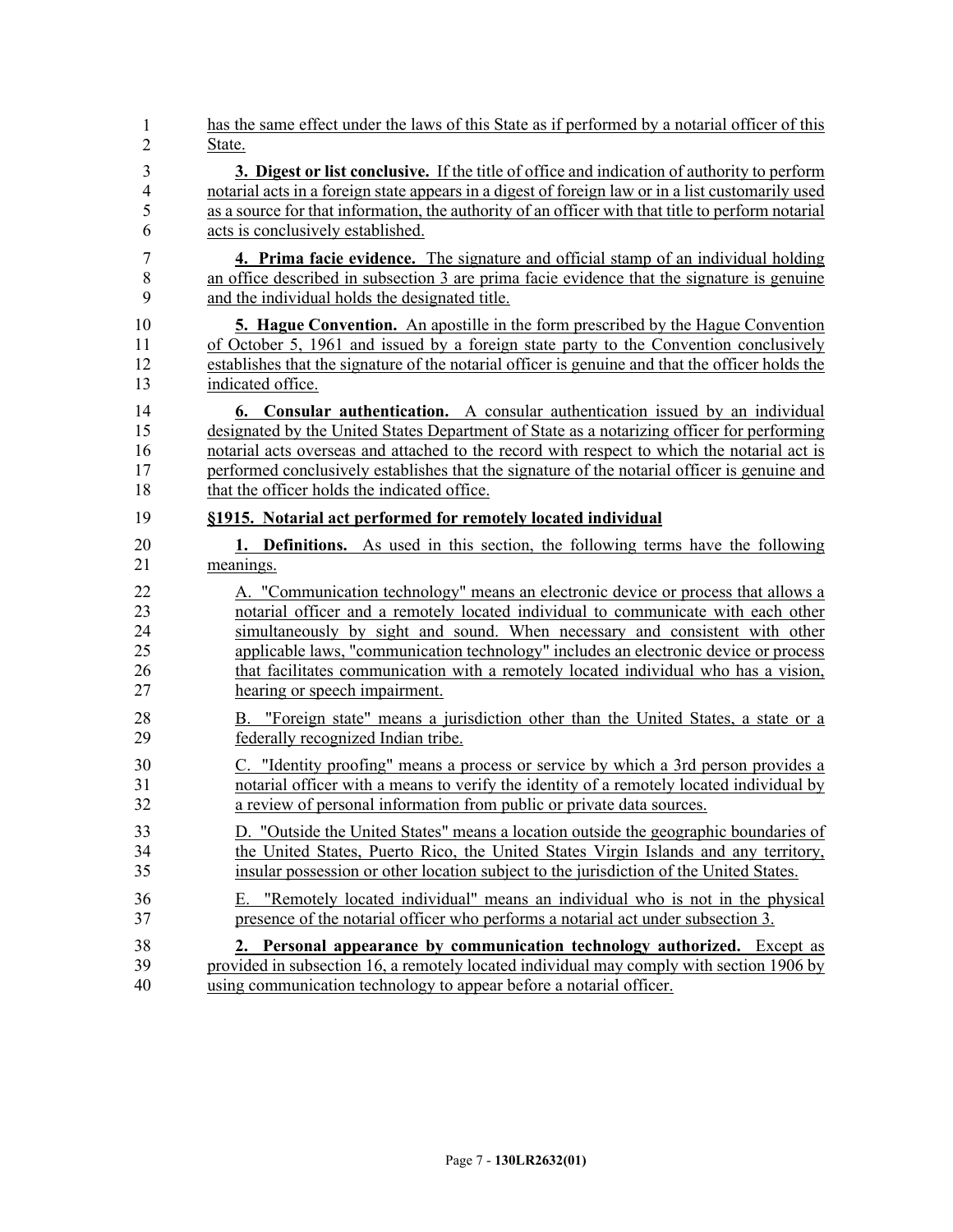| 1              | 3. Remote notarization authorized. Except as provided in subsection 16, a notarial               |
|----------------|--------------------------------------------------------------------------------------------------|
| $\overline{2}$ | officer located in this State may use communication technology to perform a notarial act         |
| 3              | for a remotely located individual if:                                                            |
| 4              | A. The notarial officer:                                                                         |
| 5              | (1) Has personal knowledge under section 1907, subsection 1 of the identity of the               |
| 6              | remotely located individual;                                                                     |
| 7              | (2) Has satisfactory evidence of the identity of the remotely located individual by              |
| 8              | oath or affirmation from a credible witness appearing before the notarial officer                |
| 9              | under section 1907, subsection 2 or this section; or                                             |
| 10             | (3) Has obtained satisfactory evidence of the identity of the remotely located                   |
| 11             | individual by using at least 2 different types of identity proofing;                             |
| 12             | B. The notarial officer is able reasonably to confirm that a record before the notarial          |
| 13             | officer is the same record in which the remotely located individual made a statement             |
| 14             | or on which the individual executed a signature;                                                 |
| 15             | C. The notarial officer, or a person acting on behalf of the notarial officer, creates an        |
| 16             | audiovisual recording of the performance of the notarial act; and                                |
| 17             | D. For a remotely located individual located outside the United States:                          |
| 18             | $(1)$ The record:                                                                                |
| 19             | (a) Is to be filed with or relates to a matter before a public official or court,                |
| 20             | governmental entity or other entity subject to the jurisdiction of the United                    |
| 21             | States; or                                                                                       |
| 22             | (b) Involves property located in the territorial jurisdiction of the United States               |
| 23             | or involves a transaction substantially connected with the United States; and                    |
| 24             | (2) The act of making the statement or signing the record is not prohibited by the               |
| 25             | foreign state in which the remotely located individual is located.                               |
| 26             | 4. Remote acknowledgement of tangible record. A notarial officer located in this                 |
| 27             | State may use communication technology under subsection 3 to take an acknowledgment              |
| 28             | of a signature on a tangible record physically present before the notarial officer if the record |
| 29             | is displayed to and identified by the remotely located individual during the audiovisual         |
| 30             | recording under subsection 3, paragraph C.                                                       |
| 31             | 5. Declaration required. The requirement under subsection 3, paragraph B for the                 |
| 32             | performance of a notarial act with respect to a tangible record not physically present before    |
| 33             | the notarial officer is satisfied if:                                                            |
| 34             | A. The remotely located individual:                                                              |
| 35             | During the audiovisual recording under subsection 3, paragraph C, signs:<br>(1)                  |
| 36             | (a) The record; and                                                                              |
| 37             | (b) A declaration, in substantially the following form, that is part of or securely              |
| 38             | attached to the record:                                                                          |
| 39             | I declare under penalty of perjury that the record of which this declaration is a                |
| 40             | part or to which it is attached is the same record on which (name of notarial                    |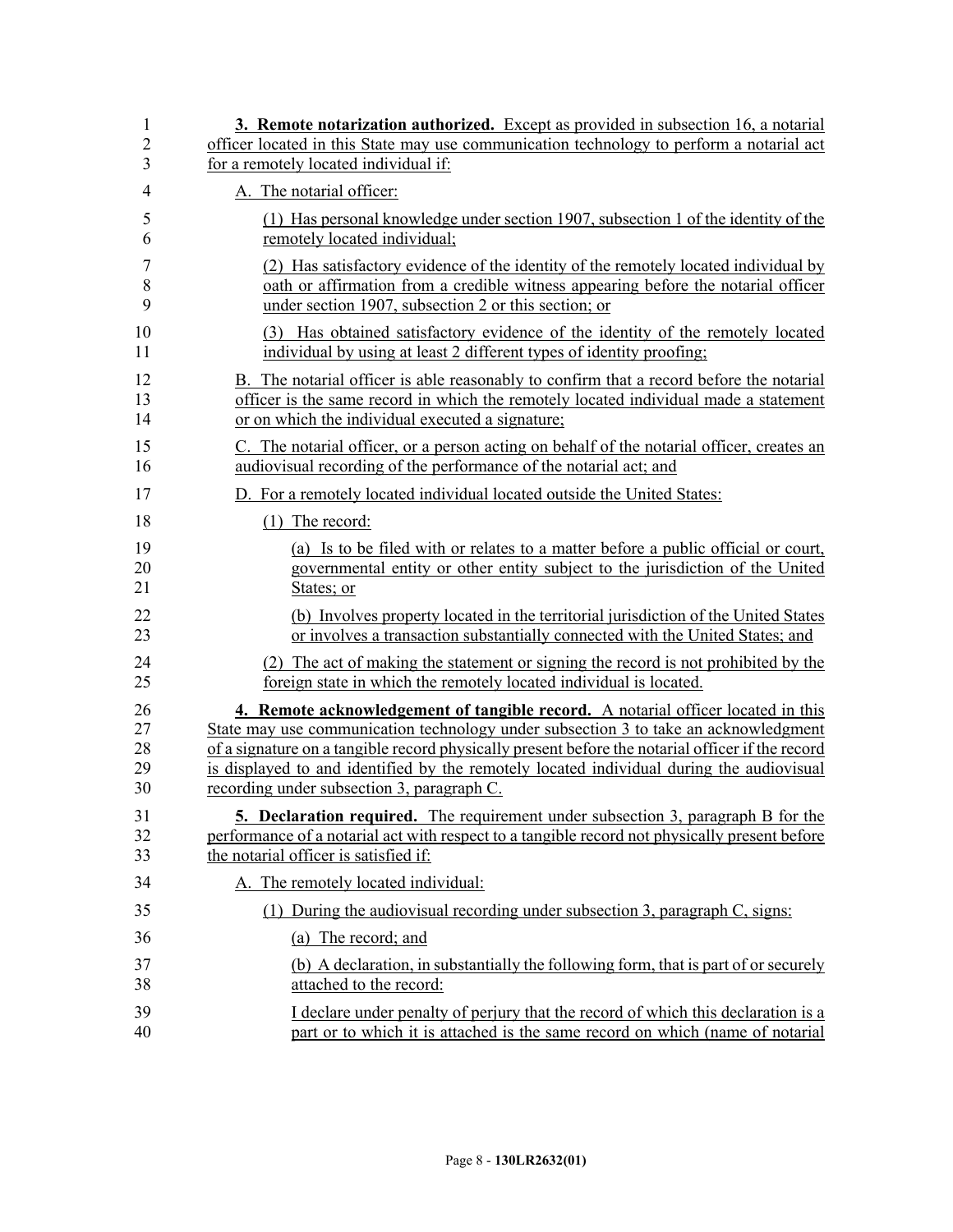| 1<br>$\overline{2}$  | officer), a notarial officer, performed a notarial act and before whom I<br>appeared by means of communication technology on (date).                                                                                                                                                                                 |
|----------------------|----------------------------------------------------------------------------------------------------------------------------------------------------------------------------------------------------------------------------------------------------------------------------------------------------------------------|
| 3                    |                                                                                                                                                                                                                                                                                                                      |
| $\overline{4}$       | (Signature of remotely located individual)                                                                                                                                                                                                                                                                           |
| 5                    |                                                                                                                                                                                                                                                                                                                      |
| 6                    | (Printed name of remotely located individual); and                                                                                                                                                                                                                                                                   |
| 7                    | (2) Sends the record and declaration to the notarial officer not later than 4 days                                                                                                                                                                                                                                   |
| 8                    | after the notarial act was performed; and                                                                                                                                                                                                                                                                            |
| 9                    | B. The notarial officer:                                                                                                                                                                                                                                                                                             |
| 10<br>11             | (1) In the audiovisual recording under subsection 3, paragraph C, records the<br>individual signing the record and declaration; and                                                                                                                                                                                  |
| 12<br>13<br>14       | (2) After receipt of the record and declaration from the individual, executes a<br>certificate of notarial act under section 1916, which must include a statement in<br>substantially the following form:                                                                                                            |
| 15<br>16<br>17       | I (name of notarial officer) witnessed, by means of communication technology,<br>(name of remotely located individual) sign the attached record and declaration on<br>(date).                                                                                                                                        |
| 18<br>19<br>20<br>21 | 6. Notarial act deemed contemporaneous. A notarial act performed in compliance<br>with subsection 5 complies with section 1916, subsection 1, paragraph A and is effective<br>on the date the remotely located individual signed the declaration under subsection 5,<br>paragraph A, subparagraph (1), division (b). |
| 22<br>23<br>24       | 7. Other procedures not precluded. Subsection 5 does not preclude use of another<br>procedure to satisfy subsection 3, paragraph B for a notarial act performed with respect to<br>a tangible record.                                                                                                                |
| 25<br>26<br>27<br>28 | 8. Remote oaths authorized. A notarial officer located in this State may use<br>communication technology under subsection 3 to administer an oath or affirmation to a<br>remotely located individual if, except as otherwise provided by other laws of this State, the<br>notarial officer:                          |
| 29                   | A. Identifies the individual under subsection 3, paragraph A;                                                                                                                                                                                                                                                        |
| 30<br>31             | B. Creates or causes the creation under subsection 3, paragraph C of an audiovisual<br>recording of the individual taking the oath or affirmation; and                                                                                                                                                               |
| 32                   | C. Retains or causes the retention under subsection 11 of the recording.                                                                                                                                                                                                                                             |
| 33                   | 9. Certificate must indicate use of communication technology. If a notarial act is                                                                                                                                                                                                                                   |
| 34<br>35<br>36       | performed under this section, the certificate of notarial act under section 1916 and the short<br>form certificate under section 1917 must indicate that the notarial act was performed using<br>communication technology.                                                                                           |
| 37                   | 10. Form of short form certificate. A short form certificate under section 1917 for                                                                                                                                                                                                                                  |
| 38                   | a notarial act subject to this section is sufficient if it:                                                                                                                                                                                                                                                          |
| 39                   | A. Complies with rules adopted under subsection 13, paragraph A; or                                                                                                                                                                                                                                                  |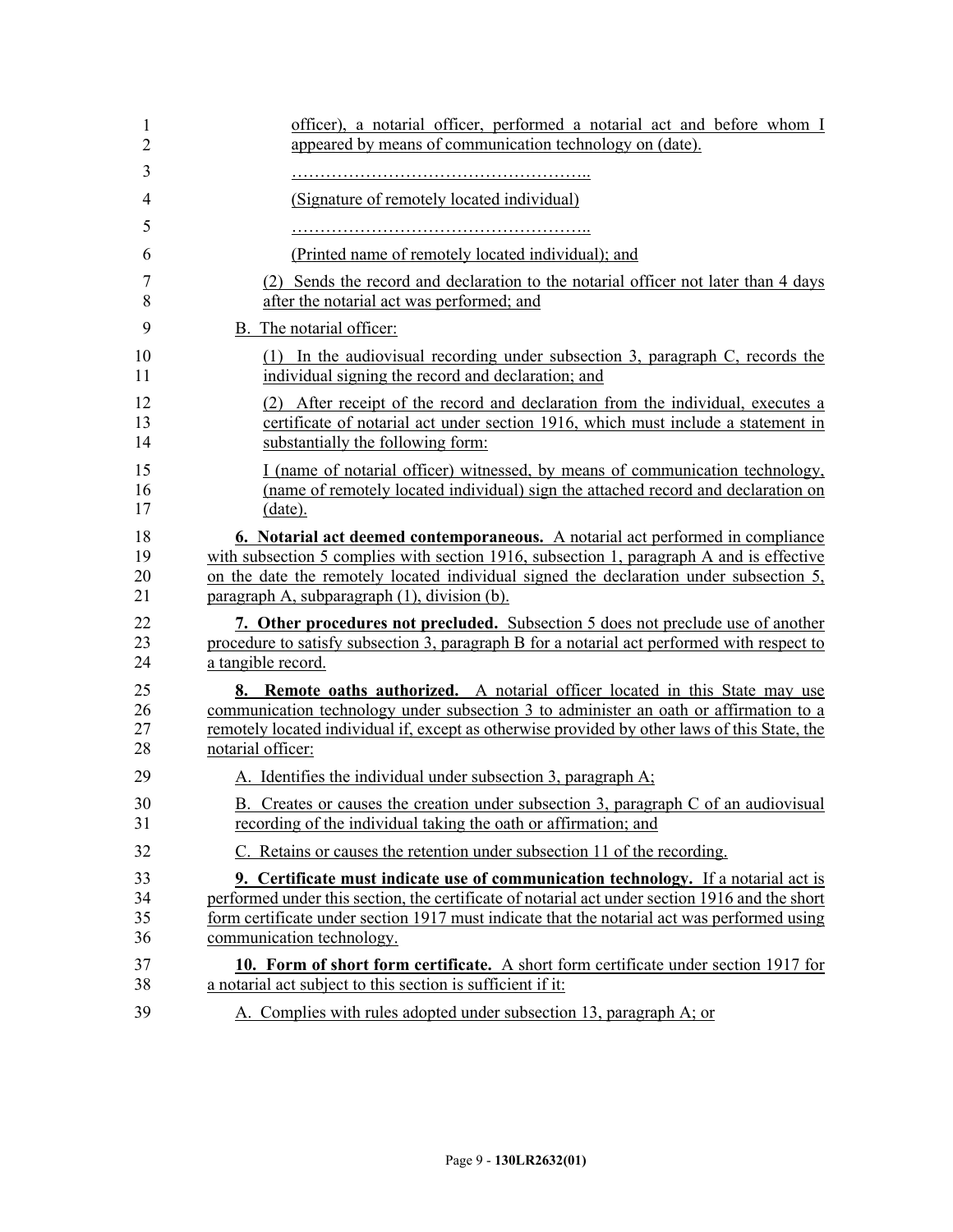| 1              | B. Complies with section 1917 and contains a statement in substantially the following              |
|----------------|----------------------------------------------------------------------------------------------------|
| $\overline{2}$ | form:                                                                                              |
| 3              | This notarial act involved the use of communication technology.                                    |
| $\overline{4}$ | 11. Retention of recording. A notarial officer, a guardian, conservator or agent of a              |
| 5              | notarial officer or a personal representative of a deceased notarial officer shall retain the      |
| 6              | audiovisual recording created under subsection 3, paragraph C or cause the recording to be         |
| 7              | retained by a repository designated by or on behalf of the person required to retain the           |
| 8              | recording. Unless a different period is required by rule adopted under subsection 13,              |
| 9              | paragraph D, the recording must be retained for at least 10 years.                                 |
| 10             | 12. Notice to Secretary of State. Before a notarial officer performs the notarial                  |
| 11             | officer's initial notarial act under this section, the notarial officer shall notify the Secretary |
| 12             | of State that the notarial officer will be performing notarial acts with respect to remotely       |
| 13             | located individuals and identify the technologies the notarial officer intends to use. If the      |
| 14             | Secretary of State has established by rule standards under subsection 13 and section 1928          |
| 15             | for approval of communication technology or identity proofing, the communication                   |
| 16             | technology and identity proofing must conform to the standards.                                    |
| 17             | 13. Rules. In addition to adopting rules under section 1928, the Secretary of State                |
| 18             | may adopt rules regarding performance of a notarial act under this section. The rules may:         |
| 19             | A. Prescribe the means of performing a notarial act involving a remotely located                   |
| 20             | individual using communication technology;                                                         |
| 21             | B. Establish standards for communication technology and identity proofing;                         |
| 22             | C. Establish requirements or procedures to approve providers of communication                      |
| 23             | technology and the process of identity proofing.                                                   |
| 24             | D. Establish standards and a period for the retention of an audiovisual recording under            |
| 25             | subsection 3, paragraph C; and                                                                     |
| 26             | E. Prescribe methods for a notarial officer to confirm under subsections 4 and 5 the               |
| 27             | identity of a tangible record.                                                                     |
| 28             | 14. Rulemaking considerations. Before adopting, amending or repealing a rule                       |
| 29             | governing performance of a notarial act with respect to a remotely located individual, the         |
| 30             | Secretary of State shall consider:                                                                 |
| 31             | A. The most recent standards regarding the performance of a notarial act with respect              |
| 32             | to a remotely located individual promulgated by national standard-setting                          |
| 33             | organizations and the recommendations of a national association of secretaries of state;           |
| 34             | B. Standards, practices and customs of other jurisdictions that have laws substantially            |
| 35             | similar to this section; and                                                                       |
| 36             | C. The views of governmental officials and entities and other interested persons.                  |
| 37             | 15. Service of process. By allowing its communication technology or identity                       |
| 38             | proofing to facilitate a notarial act for a remotely located individual or by providing storage    |
| 39             | of the audiovisual recording under subsection 3, paragraph C, the provider of the                  |
| 40             | communication technology, identity proofing or storage appoints the Secretary of State as          |
| 41             | the provider's agent for service of process in any civil action in this State related to the       |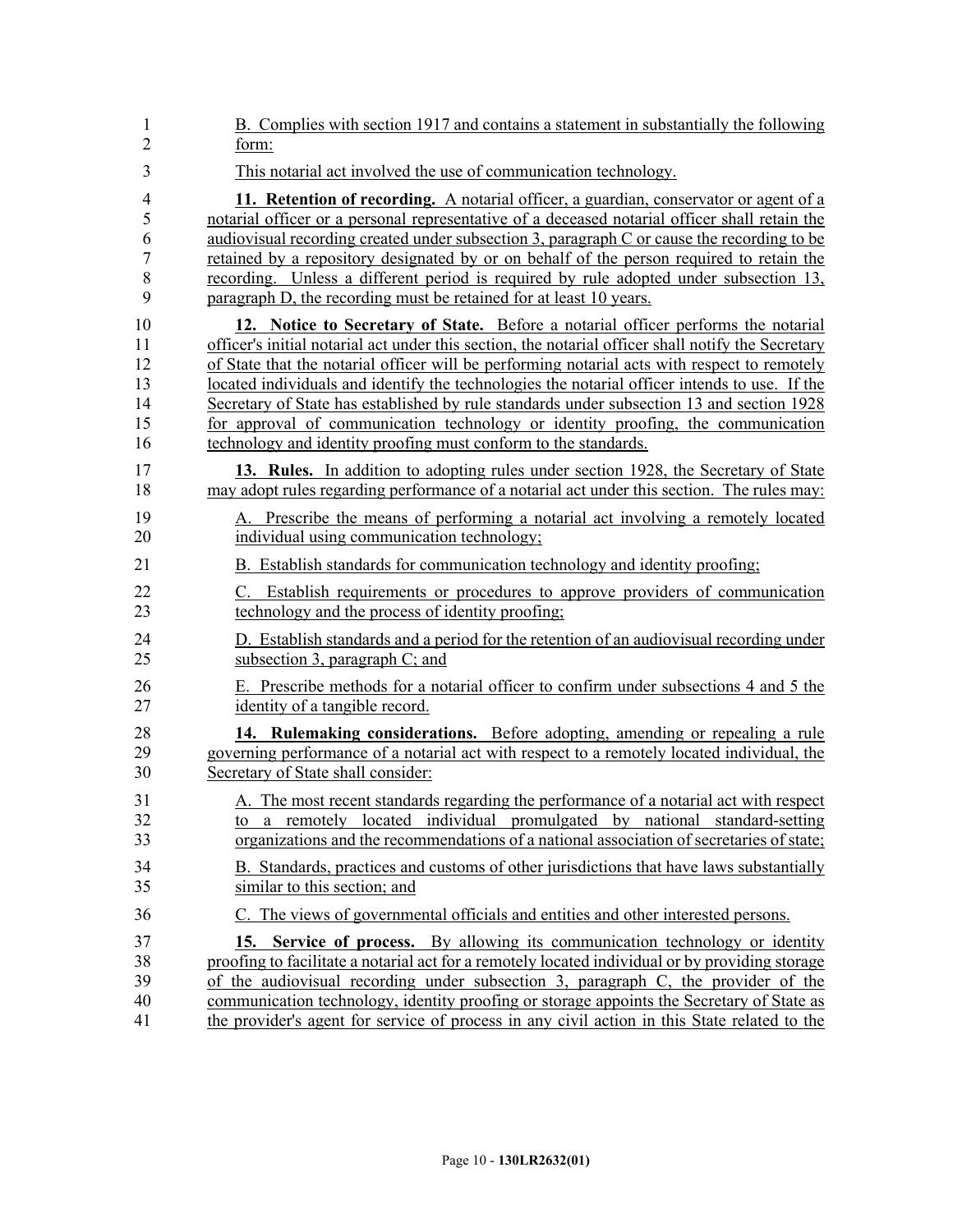| 1              | notarial act. The Secretary of State may specify by rule a reasonable fee for accepting             |
|----------------|-----------------------------------------------------------------------------------------------------|
| $\overline{2}$ | service of process under this subsection.                                                           |
| 3              | <b>16. Certain remote notarial acts prohibited.</b> Notwithstanding any provision of this           |
| 4              | chapter to the contrary, a notarial officer may not perform the following notarial acts for a       |
| 5              | remotely located individual:                                                                        |
| 6              | A. Solemnizing a marriage pursuant to Title 19-A, section 655;                                      |
| 7              | B. Witnessing the marking and sealing of an absentee ballot pursuant to Title 21-A,                 |
| 8              | section 754-A;                                                                                      |
| 9              | C. Administering an oath or affirmation to a candidate for office under Title 21-A,                 |
| 10             | section 336 or 355;                                                                                 |
| 11             | D. Administering an oath or affirmation to the circulator of a candidate petition under             |
| 12             | Title 21-A, section 335 or 354;                                                                     |
| 13             | E. Witnessing the signing of an application for a people's veto referendum or the direct            |
| 14             | initiative of legislation under Title 21-A, section 901; or                                         |
| 15             | F. Administering an oath or affirmation to the circulator of a people's veto referendum             |
| 16             | or the direct initiative of legislation under Title 21-A, section 902.                              |
| 17             | §1916. Certificate of notarial act                                                                  |
| 18             | 1. Certificate required. A notarial act must be evidenced by a certificate. The                     |
| 19             | certificate must:                                                                                   |
| 20             | A. Be executed contemporaneously with the performance of the notarial act;                          |
| 21             | B. Be signed and dated by the notarial officer and, if the notarial officer is a notary             |
| 22             | public, be signed in the same manner as on file with the Secretary of State;                        |
| 23             | C. Identify the jurisdiction in which the notarial act is performed;                                |
| 24             | D. Contain the title of office of the notarial officer; and                                         |
| 25             | E. If the notarial officer is a notary public, indicate the date of expiration, if any, of the      |
| 26             | officer's commission.                                                                               |
| 27             | <b>2. Stamp required.</b> If a notarial act regarding a tangible record is performed by a           |
| 28             | notary public, an official stamp must be affixed to or embossed on the certificate. If a            |
| 29             | notarial act is performed regarding a tangible record by a notarial officer other than a notary     |
| 30             | public and the certificate contains the information specified in subsection 1, paragraphs B,        |
| 31             | C and D, an official stamp may be affixed to or embossed on the certificate. If a notarial          |
| 32             | act regarding an electronic record is performed by a notarial officer and the certificate           |
| 33             | contains the information specified in subsection 1, paragraphs B, C and D, an official stamp        |
| 34             | may be attached to or logically associated with the certificate.                                    |
| 35             | <b>3. Sufficiency of certificate.</b> A certificate of a notarial act is sufficient if it meets the |
| 36             | requirements of subsections 1 and 2 and:                                                            |
| 37             | A. Is in a short form set forth in section 1917;                                                    |
| 38             | B. Is in a form otherwise permitted by the laws of this State;                                      |
| 39             | C. Is in a form permitted by the law applicable in the jurisdiction in which the notarial           |
| 40             | act was performed; or                                                                               |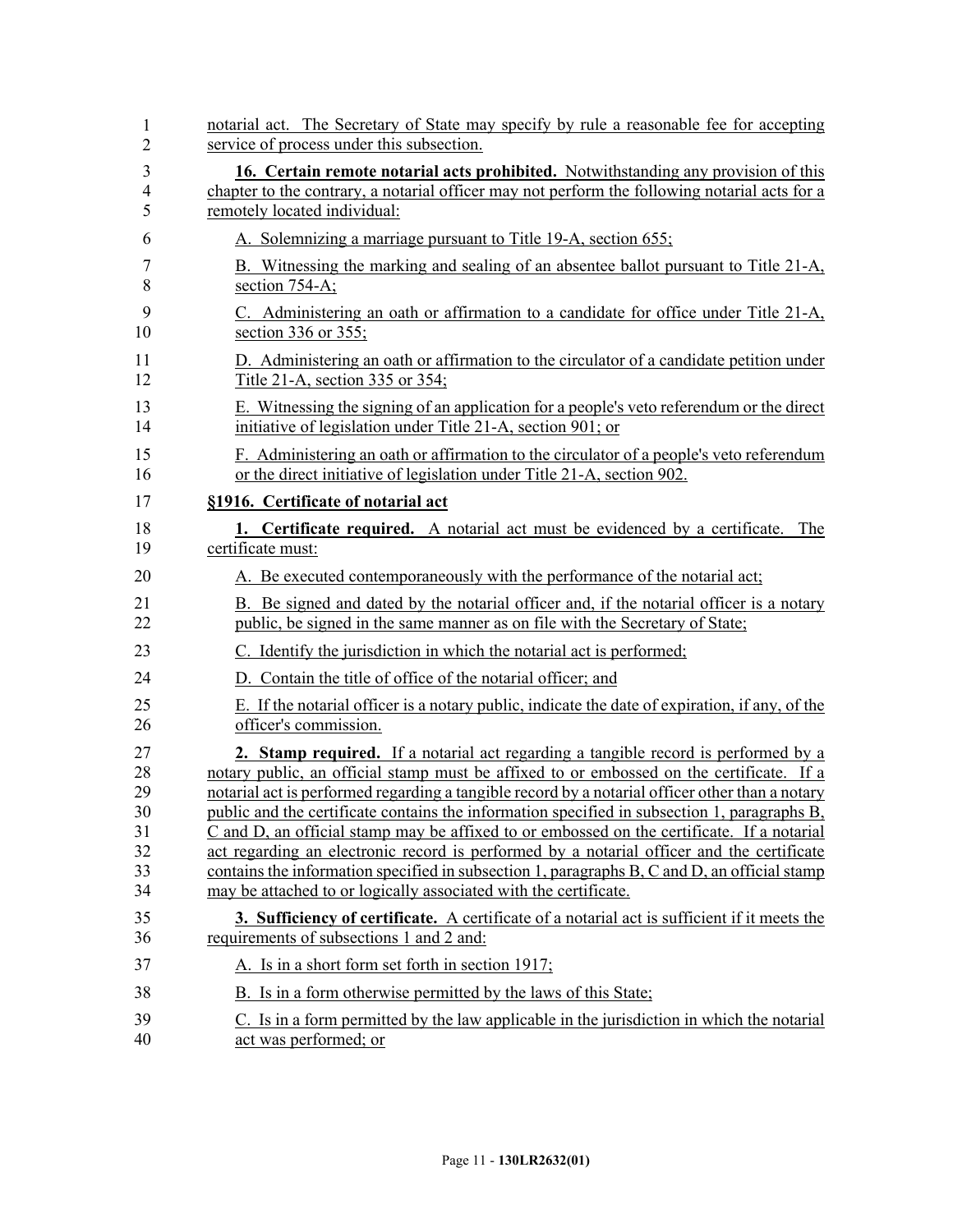| 1<br>2<br>3                      | D. Sets forth the actions of the notarial officer and the actions are sufficient to meet<br>the requirements of the notarial act as provided in sections 1905, 1906 and 1907 or a<br>law of this State other than this chapter.                                                                                                                                                                                                                                                                                                                |
|----------------------------------|------------------------------------------------------------------------------------------------------------------------------------------------------------------------------------------------------------------------------------------------------------------------------------------------------------------------------------------------------------------------------------------------------------------------------------------------------------------------------------------------------------------------------------------------|
| 4<br>5<br>6                      | 4. Execution of certificate certifies compliance. By executing a certificate of a<br>notarial act, a notarial officer certifies that the officer has complied with the requirements<br>and made the determinations specified in sections 1904, 1905 and 1906.                                                                                                                                                                                                                                                                                  |
| 7<br>8<br>9                      | <b>5.</b> Notarial act to precede signature. A notarial officer may not affix the officer's<br>signature to, or logically associate it with, a certificate until the notarial act has been<br>performed.                                                                                                                                                                                                                                                                                                                                       |
| 10<br>11<br>12<br>13<br>14<br>15 | <b>6.</b> Certificate to be attached. If a notarial act is performed regarding a tangible<br>record, a certificate must be part of, or securely attached to, the record. If a notarial act is<br>performed regarding an electronic record, the certificate must be affixed to, or logically<br>associated with, the electronic record. If the Secretary of State has established standards<br>by rule pursuant to section 1928 for attaching, affixing or logically associating the<br>certificate, the process must conform to the standards. |
| 16                               | §1917. Short form certificates                                                                                                                                                                                                                                                                                                                                                                                                                                                                                                                 |
| 17<br>18                         | The following short form certificates of notarial acts are sufficient for the purposes<br>indicated, if completed with the information required by section 1916, subsections 1 and 2.                                                                                                                                                                                                                                                                                                                                                          |
| 19                               | 1. Individual capacity. For an acknowledgment in an individual capacity:                                                                                                                                                                                                                                                                                                                                                                                                                                                                       |
| 20                               |                                                                                                                                                                                                                                                                                                                                                                                                                                                                                                                                                |
| 21                               |                                                                                                                                                                                                                                                                                                                                                                                                                                                                                                                                                |
| 22                               |                                                                                                                                                                                                                                                                                                                                                                                                                                                                                                                                                |
| 23                               | Name(s) of individual(s)<br>Date                                                                                                                                                                                                                                                                                                                                                                                                                                                                                                               |
| 24                               |                                                                                                                                                                                                                                                                                                                                                                                                                                                                                                                                                |
| 25                               | Signature of notarial officer                                                                                                                                                                                                                                                                                                                                                                                                                                                                                                                  |
| 26                               | Stamp                                                                                                                                                                                                                                                                                                                                                                                                                                                                                                                                          |
| 27                               |                                                                                                                                                                                                                                                                                                                                                                                                                                                                                                                                                |
| 28                               | Title of office                                                                                                                                                                                                                                                                                                                                                                                                                                                                                                                                |
| 29                               | [My commission expires: ]                                                                                                                                                                                                                                                                                                                                                                                                                                                                                                                      |
| 30                               | 2. Representative capacity. For an acknowledgment in a representative capacity:                                                                                                                                                                                                                                                                                                                                                                                                                                                                |
| 31                               |                                                                                                                                                                                                                                                                                                                                                                                                                                                                                                                                                |
| 32                               |                                                                                                                                                                                                                                                                                                                                                                                                                                                                                                                                                |
| 33                               |                                                                                                                                                                                                                                                                                                                                                                                                                                                                                                                                                |
| 34                               | Name(s) of individual(s)<br>Date                                                                                                                                                                                                                                                                                                                                                                                                                                                                                                               |
| 35                               | as (type of authority, such as officer or trustee) of (name of party on behalf of whom                                                                                                                                                                                                                                                                                                                                                                                                                                                         |
| 36                               | record was executed).                                                                                                                                                                                                                                                                                                                                                                                                                                                                                                                          |
| 37                               |                                                                                                                                                                                                                                                                                                                                                                                                                                                                                                                                                |
| 38                               | Signature of notarial officer                                                                                                                                                                                                                                                                                                                                                                                                                                                                                                                  |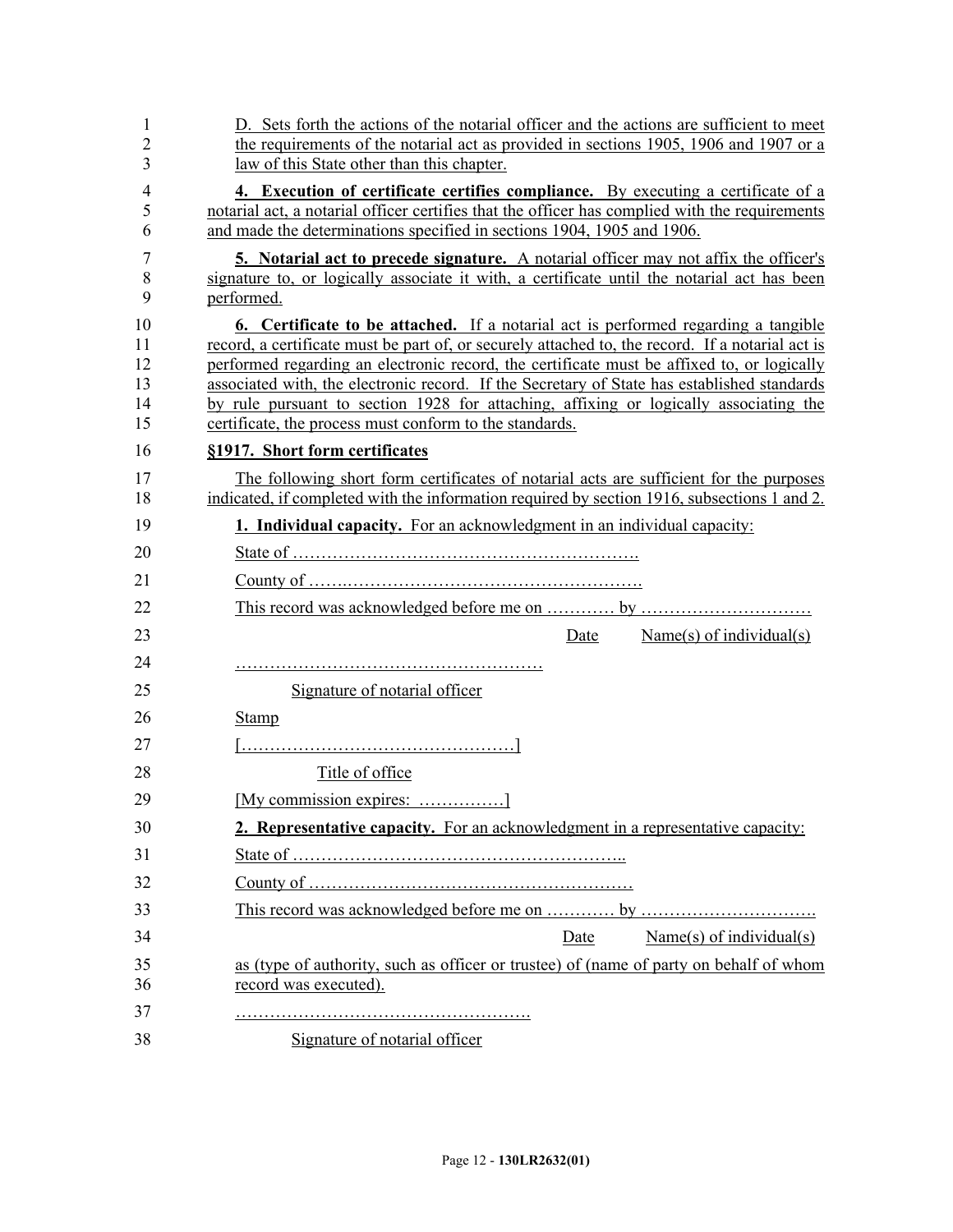| 1  | Stamp                                                                        |
|----|------------------------------------------------------------------------------|
| 2  |                                                                              |
| 3  | Title of office                                                              |
| 4  | [My commission expires: ]                                                    |
| 5  | 3. Oath or affirmation. For a verification on oath or affirmation:           |
| 6  |                                                                              |
| 7  |                                                                              |
| 8  |                                                                              |
| 9  | Name(s) of individual(s)<br>Date                                             |
| 10 | making statement                                                             |
| 11 |                                                                              |
| 12 | Signature of notarial officer                                                |
| 13 | <b>Stamp</b>                                                                 |
| 14 |                                                                              |
| 15 | Title of office                                                              |
| 16 | [My commission expires: ]                                                    |
| 17 | 4. Signature. For witnessing or attesting a signature:                       |
| 18 |                                                                              |
| 19 |                                                                              |
| 20 |                                                                              |
| 21 | Name(s) of individual(s)<br>Date                                             |
| 22 |                                                                              |
| 23 | Signature of notarial officer                                                |
| 24 | <b>Stamp</b>                                                                 |
| 25 |                                                                              |
| 26 | Title of office                                                              |
| 27 | [My commission expires: ]                                                    |
| 28 | <b>5. Copy of a record.</b> For certifying a copy of a record:               |
| 29 |                                                                              |
| 30 |                                                                              |
| 31 | I certify that this is a true and correct copy of a record in the possession |
| 32 |                                                                              |
| 33 |                                                                              |
| 34 |                                                                              |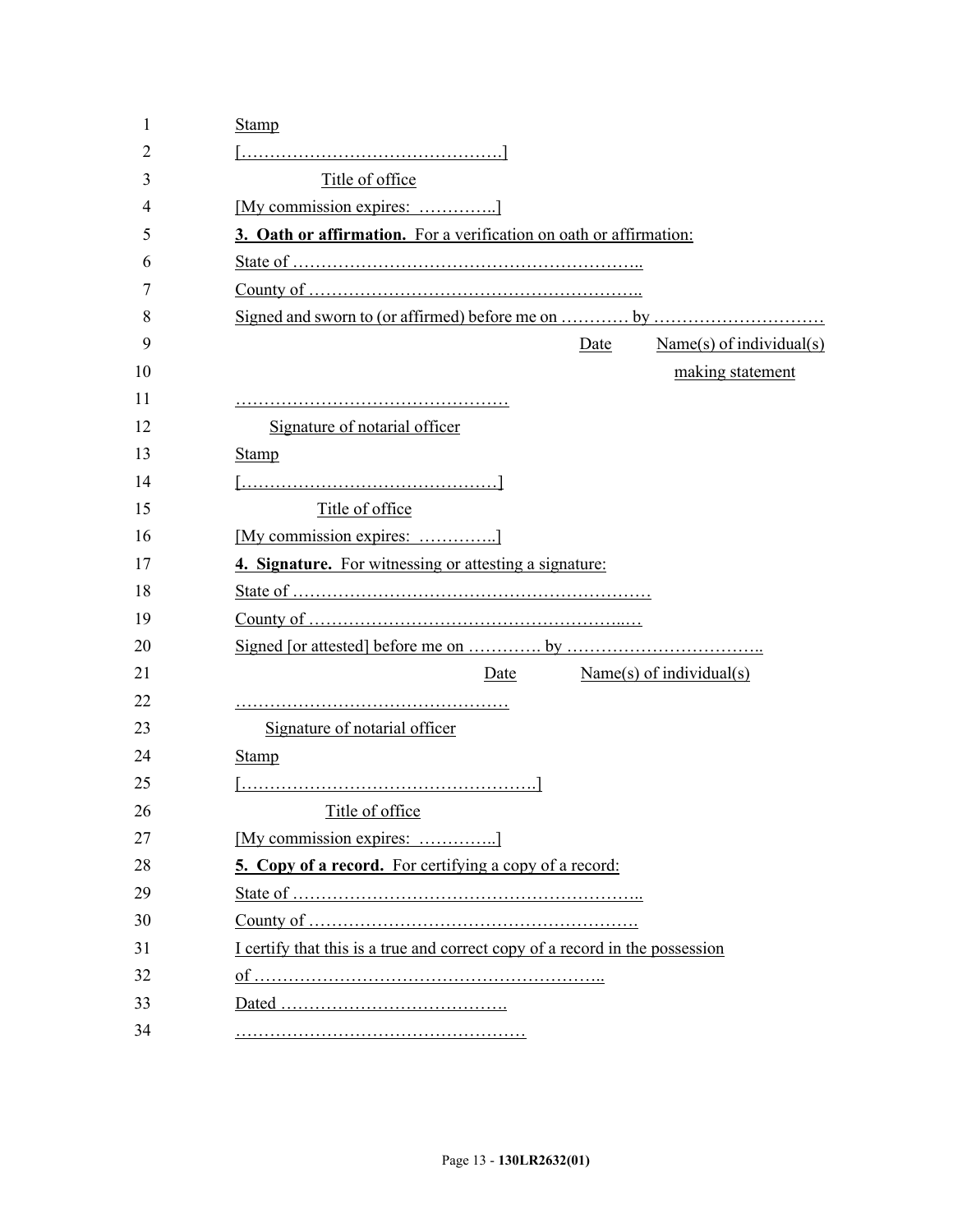| 1                                                        | Signature of notarial officer                                                                                                                                                                                                                                                                                                                                                                                                                                                                                                                                                                                                                                                                                                                                                                                                                                                                                     |
|----------------------------------------------------------|-------------------------------------------------------------------------------------------------------------------------------------------------------------------------------------------------------------------------------------------------------------------------------------------------------------------------------------------------------------------------------------------------------------------------------------------------------------------------------------------------------------------------------------------------------------------------------------------------------------------------------------------------------------------------------------------------------------------------------------------------------------------------------------------------------------------------------------------------------------------------------------------------------------------|
| $\overline{2}$                                           | <b>Stamp</b>                                                                                                                                                                                                                                                                                                                                                                                                                                                                                                                                                                                                                                                                                                                                                                                                                                                                                                      |
| 3                                                        |                                                                                                                                                                                                                                                                                                                                                                                                                                                                                                                                                                                                                                                                                                                                                                                                                                                                                                                   |
| 4                                                        | Title of office                                                                                                                                                                                                                                                                                                                                                                                                                                                                                                                                                                                                                                                                                                                                                                                                                                                                                                   |
| 5                                                        | [My commission expires: ]                                                                                                                                                                                                                                                                                                                                                                                                                                                                                                                                                                                                                                                                                                                                                                                                                                                                                         |
| 6                                                        | §1918. Official stamp                                                                                                                                                                                                                                                                                                                                                                                                                                                                                                                                                                                                                                                                                                                                                                                                                                                                                             |
| 7                                                        | The official stamp of a notary public must:                                                                                                                                                                                                                                                                                                                                                                                                                                                                                                                                                                                                                                                                                                                                                                                                                                                                       |
| 8<br>9                                                   | <b>1. Information included.</b> Include the notary public's name, jurisdiction, commission<br>expiration date and other information required by the Secretary of State; and                                                                                                                                                                                                                                                                                                                                                                                                                                                                                                                                                                                                                                                                                                                                       |
| 10<br>11                                                 | <b>2. Capable of being copied.</b> Be capable of being copied together with the record to<br>which it is affixed or attached or with which it is logically associated.                                                                                                                                                                                                                                                                                                                                                                                                                                                                                                                                                                                                                                                                                                                                            |
| 12                                                       | §1919. Stamping device                                                                                                                                                                                                                                                                                                                                                                                                                                                                                                                                                                                                                                                                                                                                                                                                                                                                                            |
| 13<br>14<br>15<br>16<br>17<br>18<br>19<br>20<br>21<br>22 | <b>1.</b> Notary public's responsibility. A notary public is responsible for the security of<br>the notary public's stamping device and may not allow another individual to use the device<br>to perform a notarial act. On resignation from, or the revocation or expiration of, the notary<br>public's commission or on the expiration of the date set forth in the stamping device, if any,<br>the notary public shall disable the stamping device by destroying, defacing, damaging,<br>erasing or securing it against use in a manner that renders it unusable. On the death or<br>adjudication of incompetency of a notary public, the notary public's personal representative<br>or guardian or any other person knowingly in possession of the stamping device shall render<br>it unusable by destroying, defacing, damaging, erasing or securing it against use in a<br>manner that renders it unusable. |
| 23<br>24<br>25                                           | 2. Lost or stolen stamping device. If a notary public's stamping device is lost or<br>stolen, the notary public or the notary public's personal representative or guardian shall<br>promptly notify the Secretary of State on discovering that the device is lost or stolen.                                                                                                                                                                                                                                                                                                                                                                                                                                                                                                                                                                                                                                      |
| 26                                                       | §1920. Journal                                                                                                                                                                                                                                                                                                                                                                                                                                                                                                                                                                                                                                                                                                                                                                                                                                                                                                    |
| 27<br>28<br>29<br>30                                     | <b>1. Journal required.</b> A notarial officer other than an attorney-at-law duly admitted<br>and eligible to practice in the courts of this State shall maintain a journal in which the<br>officer chronicles all notarial acts that the officer performs. The officer shall retain the<br>journal for 10 years after the performance of the last notarial act chronicled in the journal.                                                                                                                                                                                                                                                                                                                                                                                                                                                                                                                        |
| 31<br>32<br>33<br>34<br>35<br>36<br>37                   | 2. Tangible medium or electronic format permitted. A journal may be created on<br>a tangible medium or in an electronic format. A notarial officer shall maintain only one<br>journal at a time to chronicle all notarial acts, whether those notarial acts are performed<br>regarding tangible or electronic records. If the journal is maintained on a tangible medium,<br>it must be a permanent, bound register with numbered pages. If the journal is maintained<br>in an electronic format, it must be in a permanent, tamper-evident electronic format<br>complying with the rules of the Secretary of State.                                                                                                                                                                                                                                                                                              |
| 38<br>39                                                 | <b>3. Requirements.</b> An entry in a journal must be made contemporaneously with<br>performance of the notarial act and contain the following information:                                                                                                                                                                                                                                                                                                                                                                                                                                                                                                                                                                                                                                                                                                                                                       |
| 40                                                       | A. The date and time of the notarial act;                                                                                                                                                                                                                                                                                                                                                                                                                                                                                                                                                                                                                                                                                                                                                                                                                                                                         |
| 41                                                       | B. A description of the record, if any, and type of notarial act;                                                                                                                                                                                                                                                                                                                                                                                                                                                                                                                                                                                                                                                                                                                                                                                                                                                 |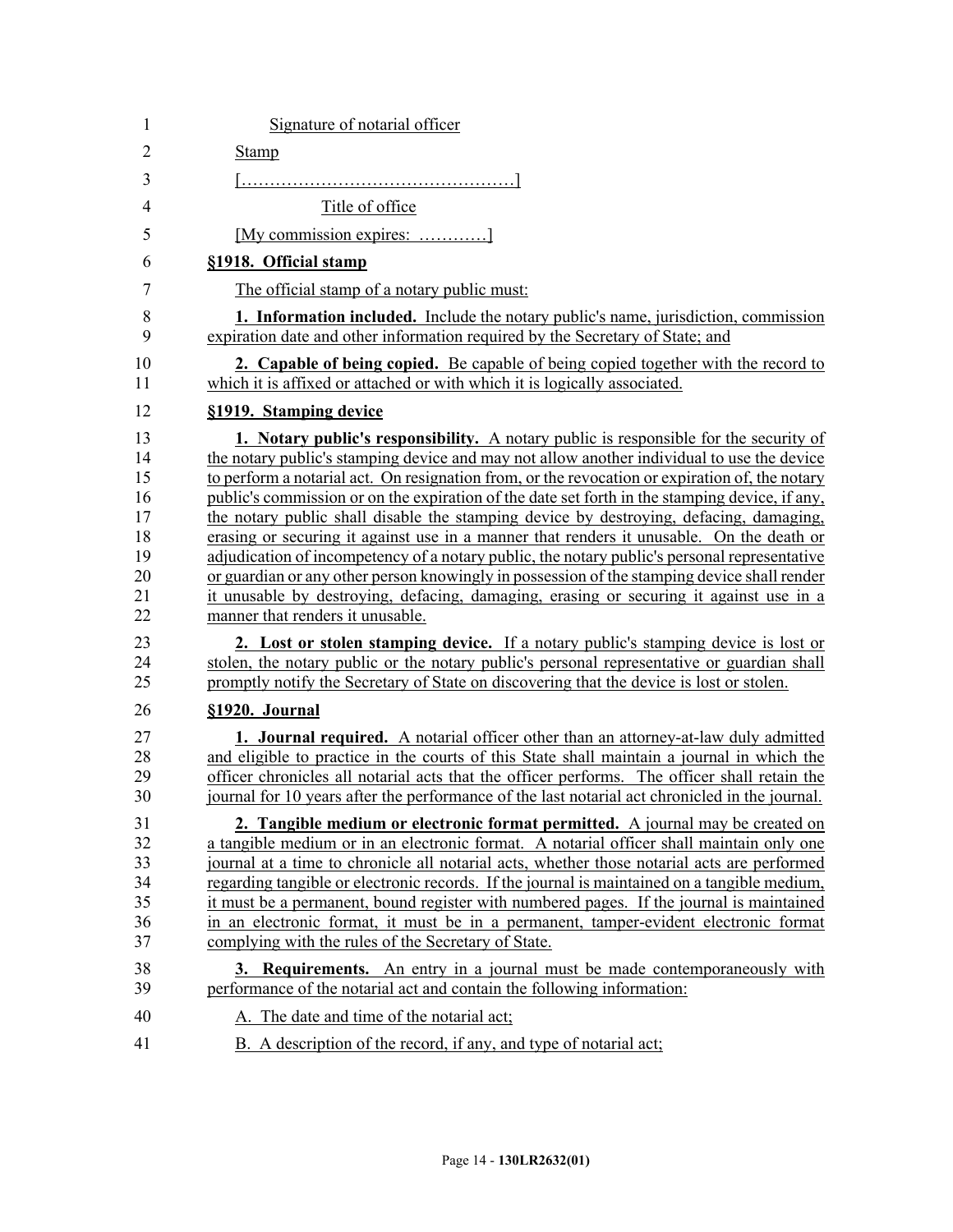| 1              | C. The full name and address of each individual for whom the notarial act is performed;                                                                                                      |
|----------------|----------------------------------------------------------------------------------------------------------------------------------------------------------------------------------------------|
| $\overline{2}$ | D. If identity of the individual is based on personal knowledge, a statement to that                                                                                                         |
| 3              | effect;                                                                                                                                                                                      |
| $\overline{4}$ | E. If identity of the individual is based on satisfactory evidence, a brief description of                                                                                                   |
| 5              | the method of identification and the identification credential presented, if any,                                                                                                            |
| 6              | including the dates of issuance and expiration of any identification credential; and                                                                                                         |
| $\overline{7}$ | F. The fee, if any, charged by the notarial officer.                                                                                                                                         |
| 8              | 4. Lost or stolen journal. If a notarial officer's journal is lost or stolen, the officer                                                                                                    |
| 9              | shall promptly notify the Secretary of State on discovering that the journal is lost or stolen.                                                                                              |
| 10             | <b>5. Retention.</b> On resignation from, or the revocation or suspension of, a notary                                                                                                       |
| 11             | public's commission, the former notary public shall retain the former notary public's journal                                                                                                |
| 12<br>13       | in accordance with subsection 1 and inform the Secretary of State where the journal is<br>located.                                                                                           |
| 14             |                                                                                                                                                                                              |
| 15             | <b>6.</b> Alternative to retention. Instead of retaining a journal as provided in subsection<br>5, a former notary public may transmit the journal to the Secretary of State or a repository |
| 16             | approved by the Secretary of State.                                                                                                                                                          |
| 17             | 7. Death or incompetency of notary public. On the death or adjudication of                                                                                                                   |
| 18             | incompetency of a current or former notary public, the notary public's personal                                                                                                              |
| 19             | representative or guardian or any other person knowingly in possession of the journal shall                                                                                                  |
| 20             | transmit it to the Secretary of State or a repository approved by the Secretary of State.                                                                                                    |
| 21             | §1921. Notification regarding performance of notarial act on electronic record;                                                                                                              |
| 22             | selection of technology; acceptance of tangible copy of electronic record                                                                                                                    |
| 23             | 1. Selection of technology. A notarial officer may select one or more tamper-evident                                                                                                         |
| 24             | technologies to perform notarial acts with respect to electronic records. A person may not                                                                                                   |
| 25<br>26       | require a notarial officer to perform a notarial act with respect to an electronic record with<br>a technology that the notarial officer has not selected.                                   |
| 27             | 2. Notification to Secretary of State. Before a notarial officer performs the notarial                                                                                                       |
| 28             | officer's initial notarial act with respect to an electronic record, the notarial officer shall                                                                                              |
| 29             | notify the Secretary of State that the notarial officer will be performing notarial acts with                                                                                                |
| 30             | respect to electronic records and identify the technology the notarial officer intends to use.                                                                                               |
| 31             | If the Secretary of State has established by rule standards for approval of technology                                                                                                       |
| 32             | pursuant to section 1928, the technology must conform to the rules. The Secretary of State                                                                                                   |
| 33<br>34       | shall determine whether the technology proposed by the notarial officer is approved for use<br>in this State.                                                                                |
| 35             | <b>3. Tangible copy of electronic record.</b> A register of deeds may accept for recording                                                                                                   |
| 36             | a tangible copy of an electronic record containing a notarial certificate as satisfying any                                                                                                  |
| 37             | requirement that a record accepted for recording be an original if the notarial officer                                                                                                      |
|                |                                                                                                                                                                                              |
| 38             | executing the notarial certificate certifies that the tangible copy is an accurate copy of the                                                                                               |
| 39             | electronic record.                                                                                                                                                                           |
| 40             | §1922. Notary public commission; qualifications; no immunity or benefit                                                                                                                      |
| 41<br>42       | <b>1. Application.</b> An individual qualified under subsection 2 may apply to the Secretary<br>of State for a notary public commission. The applicant shall comply with and provide the     |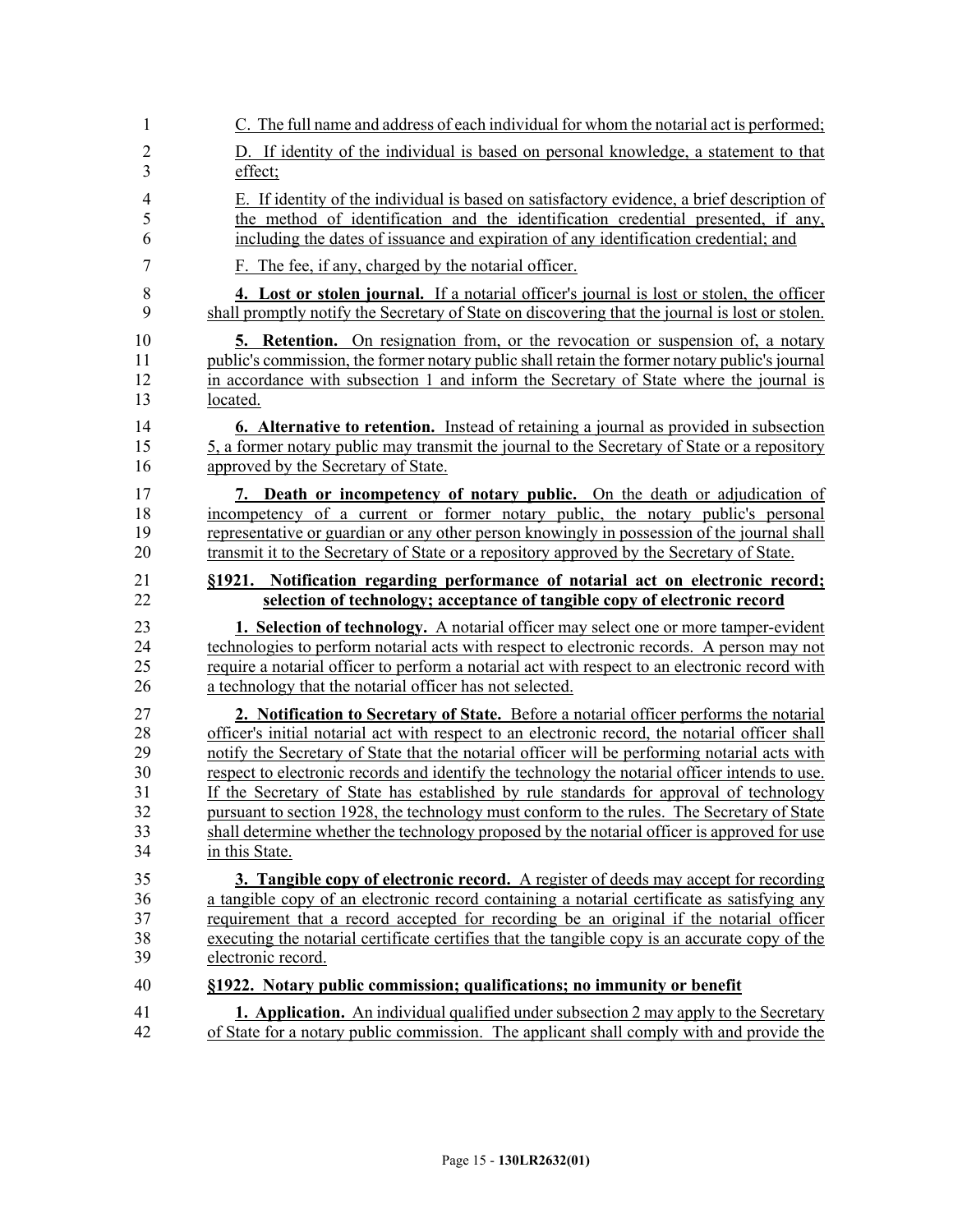| 1              | information required by rules established by the Secretary of State and pay any application   |
|----------------|-----------------------------------------------------------------------------------------------|
| $\overline{2}$ | fee.                                                                                          |
| 3              | 2. Qualifications. An applicant for a notary public commission must:                          |
| $\overline{4}$ | A. Be at least 18 years of age;                                                               |
| 5              | B. Be a resident of or have a place of employment or practice in this State;                  |
| 6              | C. Be able to read and write English;                                                         |
| $\tau$         | D. Not be disqualified to receive a commission under section 1924; and                        |
| 8              | E. Have passed the examination required under section 1923, subsection 1.                     |
| 9              | <b>3. Oath required.</b> Before issuance of a notary public commission, an applicant for      |
| 10             | the commission shall take and subscribe the following oath or affirmation before a dedimus    |
| 11             | justice: "I, (name), do swear that I will support the United States Constitution and the      |
| 12             | Constitution of Maine, so help me God. I, (name), do swear that I will faithfully discharge,  |
| 13             | to the best of my abilities, the duties incumbent on me as a notary public according to the   |
| 14             | Constitution of Maine and the laws of this State, so help me God."                            |
| 15             | When a person is conscientiously scrupulous of taking an oath, the word "affirm" may be       |
| 16             | substituted for the word "swear" and the words "this I do under penalty of perjury" may be    |
| 17             | substituted for the words "so help me God."                                                   |
| 18             | 4. Commission issued. The Secretary of State shall issue to an applicant who has              |
| 19             | complied with this section a notary public commission valid for a term of 4 years.            |
| 20             | <b>5.</b> No immunity or benefit. A commission issued under subsection 4 authorizes the       |
| 21             | notary public to perform notarial acts. The commission does not provide the notary public     |
| 22             | any immunity or benefit conferred by the laws of this State on public officials or employees. |
| 23             | §1923. Examination of notary public                                                           |
| 24             | <b>1. Examination required.</b> An applicant for a notary public commission who does not      |
| 25             | currently hold a commission in this State must pass an examination administered by the        |
| 26             | Secretary of State or an entity approved by the Secretary of State. The examination must      |
| 27             | be based on the course of study described in subsection 2.                                    |
| 28             | 2. Course of study. The Secretary of State or an entity approved by the Secretary of          |
| 29             | State shall offer regularly a course of study to applicants for notary public commissions in  |
| 30             | this State. The course must cover the laws, rules, procedures and ethics relevant to notarial |
| 31             | acts.                                                                                         |
| 32             | §1924. Grounds to deny, refuse to renew, revoke, suspend or condition commission              |
| 33             | of notary public                                                                              |
| 34             | 1. Grounds. The Secretary of State may deny, refuse to renew, revoke, suspend or              |
| 35             | impose a condition on a notary public commission for any act or omission that demonstrates    |
| 36             | the individual lacks the honesty, integrity, competence or reliability to act as a notary     |
| 37             | public, including:                                                                            |
| 38             | A. Failure to comply with this chapter;                                                       |
| 39             | B. A fraudulent, dishonest or deceitful statement or omission in the application for a        |
| 40             | notary public commission submitted to the Secretary of State;                                 |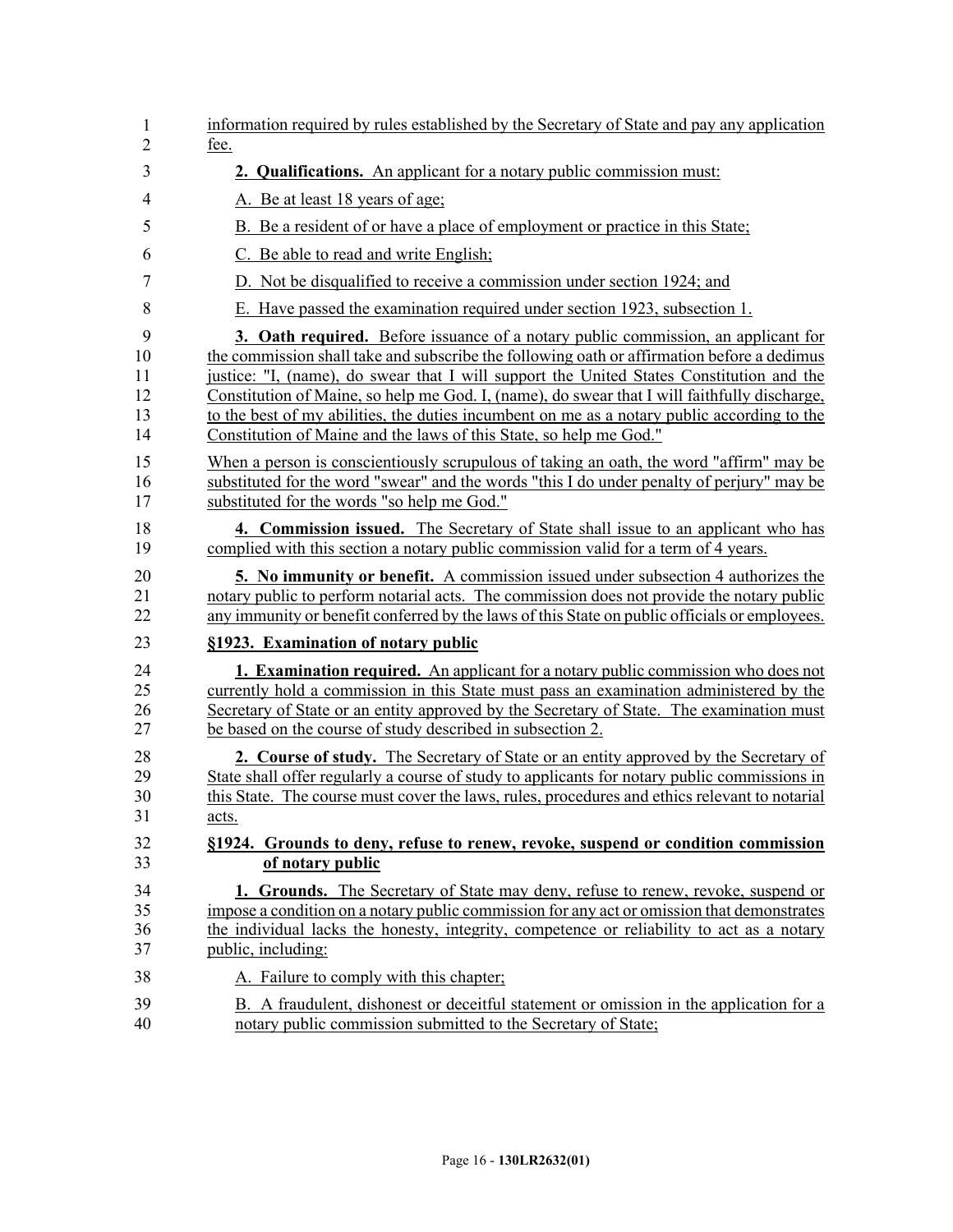| 1        | C. A conviction of the applicant or notary public of any crime punishable by one year                                                                                          |
|----------|--------------------------------------------------------------------------------------------------------------------------------------------------------------------------------|
| 2        | or more imprisonment or a crime involving fraud, dishonesty or deceit;                                                                                                         |
| 3        | D. A finding against, or admission of liability by, the applicant or notary public in any                                                                                      |
| 4        | legal proceeding or disciplinary action based on the applicant's or notary public's fraud,                                                                                     |
| 5        | dishonesty or deceit;                                                                                                                                                          |
| 6        | E. Failure by the notary public to discharge any duty required of a notary public,                                                                                             |
| 7        | whether by this chapter, rules of the Secretary of State or any federal or state law;                                                                                          |
| 8        | F. Use of false or misleading advertising or representation by the notary public                                                                                               |
| 9        | representing that the notary public has a duty, right or privilege that the notary public                                                                                      |
| 10       | does not have;                                                                                                                                                                 |
| 11       | G. Violation by the notary public of a rule of the Secretary of State regarding a notary                                                                                       |
| 12       | public;                                                                                                                                                                        |
| 13       | H. Denial, refusal to renew, revocation, suspension or conditioning of a notary public                                                                                         |
| 14       | commission in another state; or                                                                                                                                                |
| 15       | I. Violation of Title 21-A, section 903-E.                                                                                                                                     |
| 16       | 2. Right to hearing. If the Secretary of State denies, refuses to renew, revokes,                                                                                              |
| 17       | suspends or imposes conditions on a notary public commission, the applicant or notary                                                                                          |
| 18       | public is entitled to timely notice and hearing in accordance with Title 5, chapter 375,                                                                                       |
| 19       | subchapter 4.                                                                                                                                                                  |
| 20       | <b>3. Remedies preserved.</b> The authority of the Secretary of State to deny, refuse to                                                                                       |
| 21       | renew, suspend, revoke or impose conditions on a notary public commission does not                                                                                             |
| 22       | prevent a person from seeking and obtaining other criminal or civil remedies provided by                                                                                       |
| 23       | law.                                                                                                                                                                           |
| 24       | §1925. Database of notaries public                                                                                                                                             |
| 25       | The Secretary of State shall maintain an electronic database of notaries public:                                                                                               |
| 26       | <b>1. Verification.</b> Through which a person may verify the authority of a notary public                                                                                     |
| 27       | to perform notarial acts; and                                                                                                                                                  |
| 28       | 2. Electronic records. That indicates whether a notary public has notified the                                                                                                 |
| 29       | Secretary of State that the notary public will be performing notarial acts on electronic                                                                                       |
| 30       | records.                                                                                                                                                                       |
| 31       | §1926. Prohibited acts                                                                                                                                                         |
| 32       | 1. Acts not authorized. A notary public commission does not authorize an individual                                                                                            |
| 33       | <u>to:</u>                                                                                                                                                                     |
| 34       | A. Assist persons in drafting legal records, give legal advice or otherwise practice law;                                                                                      |
| 35       | B. Act as an immigration consultant or an expert on immigration matters;                                                                                                       |
| 36<br>37 | Represent a person in a judicial or administrative proceeding relating to<br>$C_{\cdot}$<br>immigration to the United States, United States citizenship or related matters; or |
| 38       | D. Receive compensation for performing any of the activities listed in this subsection.                                                                                        |
| 39       | 2. False or deceptive advertising prohibited. A notary public may not engage in                                                                                                |
| 40       | false or deceptive advertising.                                                                                                                                                |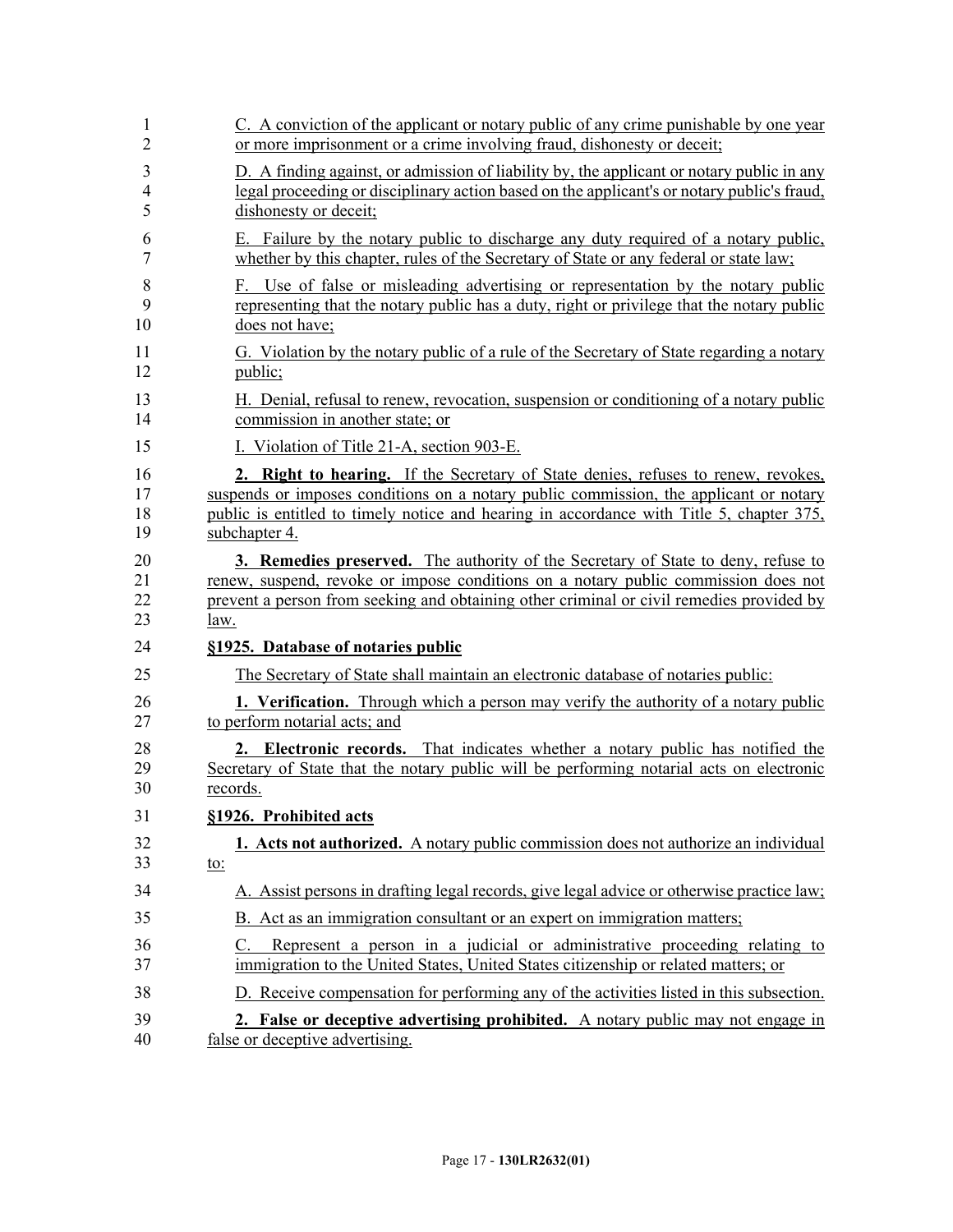1 **3. Restricted terms.** A notary public who is not an attorney licensed to practice law 2 in this State may not use the term "notario" or "notario publico."

3 **4. Advertising requirements.** A notary public who is not an attorney licensed to 4 practice law in this State may not advertise or represent that the notary public may assist 5 persons in drafting legal records, give legal advice or otherwise practice law. If a notary 6 public who is not an attorney licensed to practice law in this State in any manner advertises 7 or represents that the notary public offers notarial services, whether orally or in a record, 8 including broadcast media, print media and the Internet, the notary public shall include the 9 following statement, or an alternate statement authorized or required by the Secretary of 10 State, in the advertisement or representation, prominently and in each language used in the 11 advertisement or representation: "I am not an attorney licensed to practice law in this State. 12 I am not allowed to draft legal records, give advice on legal matters, including immigration, 13 or charge a fee for those activities." If the form of advertisement or representation is not 14 broadcast media, print media or the Internet and does not permit inclusion of the statement 15 required by this subsection because of size, the statement must be displayed prominently 16 or provided at the place of performance of the notarial act before the notarial act is 17 performed.

- 18 **5. Access to original records.** Except as otherwise allowed by law, a notary public 19 may not withhold access to or possession of an original record provided by a person who 20 seeks performance of a notarial act by the notary public.
- 21 **6. Civil violation.** Any violation of this section constitutes a civil violation for which 22 a fine of not more than \$5,000 may be adjudged.

23 **7. Civil action.** In addition to any other remedy that may be available, a person who 24 is aggrieved by a violation of this section may initiate a civil action in the Superior Court 25 against the violator for injunctive relief or damages or both. If a court finds a violation of 26 this section, the court may award to the person:

- 27 A. An amount equal to actual damages sustained by the person as a result of the 28 violation;
- 29 B. An amount equal to 3 times the actual damages; and
- 30 C. The costs of the action together with reasonable attorney's fees as determined by 31 the court.
- 32 **8. Attorney General action.** If the Attorney General has reason to believe that a 33 person in the State has engaged in or is engaging in activities that violate this section, the 34 Attorney General may initiate an action in the Superior Court to enforce this section.

## 35 **§1927. Validity of notarial acts**

36 Except as otherwise provided in section 1904, subsection 6, the failure of a notarial 37 officer to perform a duty or meet a requirement specified in this chapter does not invalidate 38 a notarial act performed by the notarial officer. The validity of a notarial act under this 39 chapter does not prevent an aggrieved person from seeking to invalidate the record or 40 transaction that is the subject of the notarial act or from seeking other remedies based on 41 the laws of this State other than this chapter or the laws of the United States. This section 42 does not validate a purported notarial act performed by an individual who does not have 43 the authority to perform notarial acts. This section does not limit the authority of the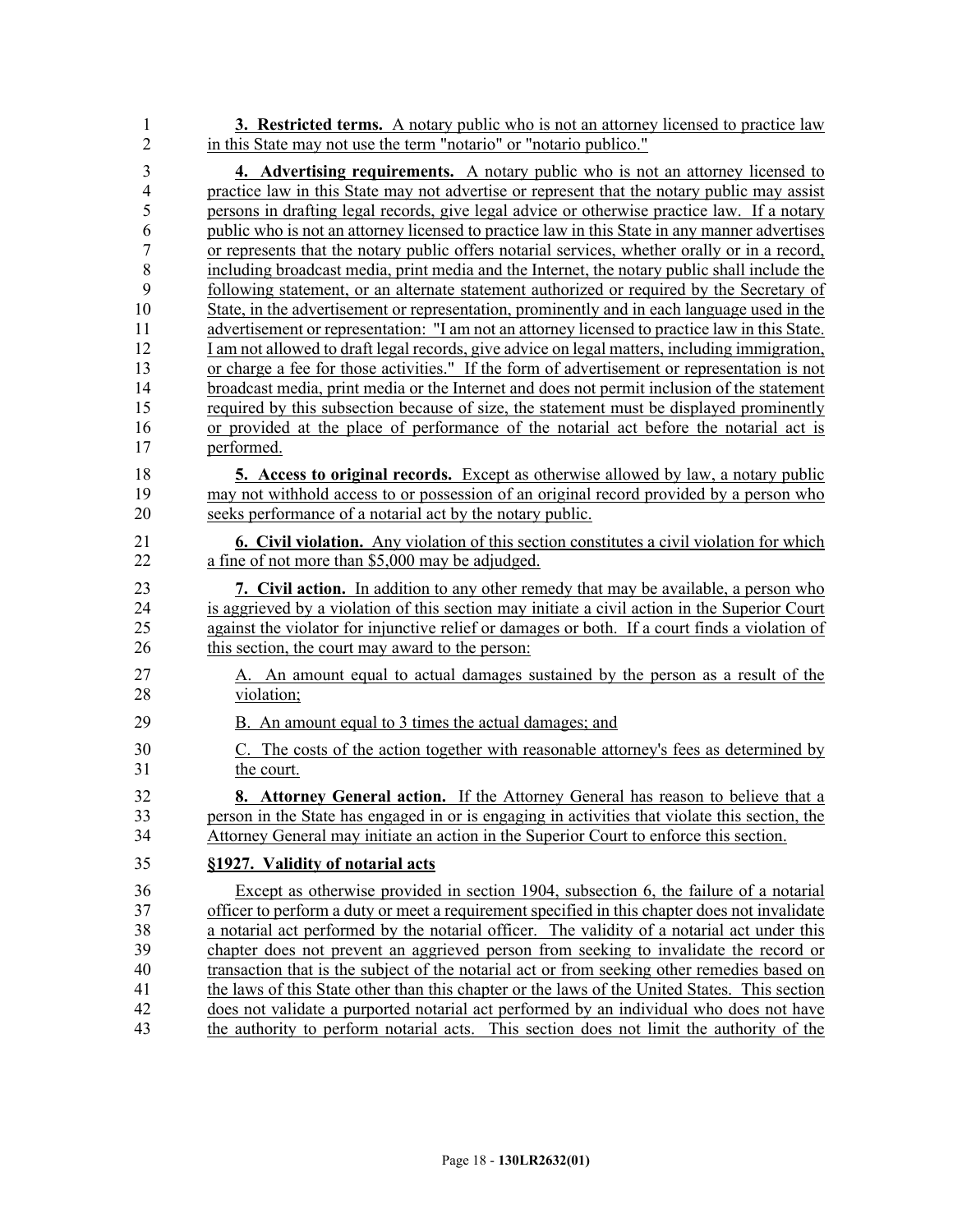| 1  | Secretary of State to reject candidate or initiative or referendum petitions under Title 21-A   |
|----|-------------------------------------------------------------------------------------------------|
| 2  | on the basis of improper notarizations.                                                         |
| 3  | §1928. Rules                                                                                    |
| 4  | <b>1. Rules.</b> The Secretary of State may adopt rules to implement this chapter. Rules        |
| 5  | adopted regarding the performance of notarial acts with respect to electronic records may       |
| 6  | not require, or accord greater legal status or effect to, the implementation or application of  |
| 7  | a specific technology or technical specification. The rules may:                                |
| 8  | A. Prescribe the manner of performing notarial acts regarding tangible and electronic           |
| 9  | records;                                                                                        |
| 10 | B. Include provisions to ensure that any change to or tampering with a record bearing           |
| 11 | a certificate of a notarial act is self-evident;                                                |
| 12 | C. Include provisions to ensure integrity in the creation, transmittal, storage and             |
| 13 | authentication of electronic records or signatures;                                             |
| 14 | D. Prescribe the process of granting, renewing, conditioning, denying, suspending or            |
| 15 | revoking a notary public commission and assuring the trustworthiness of an individual           |
| 16 | holding a notary public commission;                                                             |
| 17 | E. Include provisions to prevent fraud or mistake in the performance of notarial acts;          |
| 18 | and                                                                                             |
| 19 | F. Provide for the administration of the examination under section 1923, subsection 1           |
| 20 | and the course of study under section 1923, subsection 2.                                       |
| 21 | 2. Rulemaking considerations. In adopting, amending or repealing rules about                    |
| 22 | notarial acts with respect to electronic records, the Secretary of State shall consider, so far |
| 23 | as is consistent with this chapter:                                                             |
| 24 | A. The most recent standards regarding electronic records promulgated by national               |
| 25 | bodies, such as a national association of secretaries of state;                                 |
| 26 | B. Standards, practices and customs of other jurisdictions that enact provisions                |
| 27 | substantially similar to this chapter; and                                                      |
| 28 | C. The views of governmental officials and entities and other interested persons.               |
| 29 | §1929. Notary public commission in effect                                                       |
| 30 | A notary public commission in effect on July 1, 2023 continues until its date of                |
| 31 | expiration. A notary public who applies to renew a notary public commission on or after         |
| 32 | July 1, 2023 is subject to and shall comply with this chapter. A notary public, in performing   |
| 33 | notarial acts after July 1, 2023, shall comply with this chapter.                               |
| 34 | §1930. Savings clause                                                                           |
| 35 | This chapter does not affect the validity or effect of a notarial act performed before          |
| 36 | July 1, 2023.                                                                                   |
| 37 | §1931. Uniformity of application and construction                                               |
| 38 | In applying and construing this chapter, consideration must be given to the need to             |
| 39 | promote uniformity of the law with respect to its subject matter among states that enact it.    |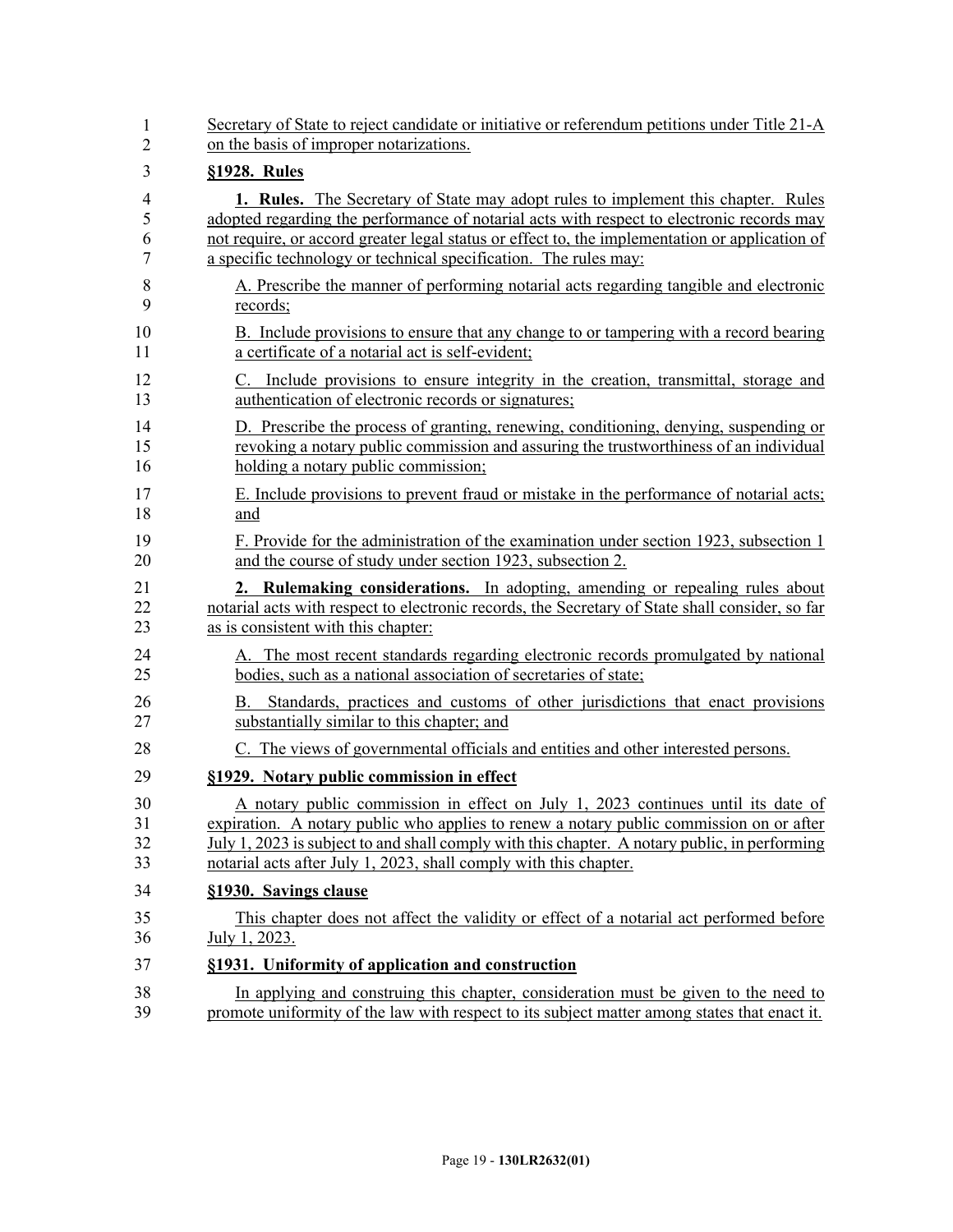| 1              | §1932. Relation to federal Electronic Signatures in Global and National Commerce               |
|----------------|------------------------------------------------------------------------------------------------|
| $\overline{2}$ | <u>Act</u>                                                                                     |
| 3              | This chapter modifies, limits and supersedes the federal Electronic Signatures in Global       |
| 4              | and National Commerce Act, 15 United States Code, Section 7001 et seq., but does not           |
| 5              | modify, limit or supersede Section 101(c) of that Act, 15 United States Code, Section          |
| 6              | $7001(c)$ , or authorize electronic delivery of any of the notices described in Section 103(b) |
| 7              | of that Act, 15 United States Code, Section 7003(b).                                           |
| 8              | Sec. A-5. 5 MRSA §5, as amended by PL 2009, c. 74, §2, is further amended to                   |
| 9              | read:                                                                                          |
| 10             | §5. Oath of office; before whom taken                                                          |
| 11             | The Justices of the Supreme Judicial Court and of the Superior Court, the Judges of the        |
| 12             | District Court and all state officials elected by the Legislature shall take and subscribe the |
| 13             | oath or affirmation required by the Constitution, before the Governor. Every other person      |
| 14             | elected or appointed to any civil office shall take and subscribe the oath before any dedimus  |
| 15             | justice commissioned by the Governor for that purpose, except when the Constitution            |
| 16             | otherwise provides. A newly appointed notary public shall take and subscribe the oath or       |
| 17             | affirmation before a dedimus justice as required by section 82, subsection 3-A Title 4,        |
| 18             | section 1922, subsection 3.                                                                    |
| 19             | Sec. A-6. 5 MRSA §82, as amended by PL 2009, c. 74, §§3 and 4, is repealed.                    |
| 20             | <b>Sec. A-7. 33 MRSA §203, 5th ¶, as amended by PL 1999, c. 699, Pt. D. §20 and</b>            |
| 21             | affected by §30, is further amended to read:                                                   |
| 22             | Notwithstanding any of the requirements in this section, an instrument with an                 |
| 23             | acknowledgment conforming to the requirements of the Uniform Recognition of                    |
| 24             | Acknowledgments Act, Title 4, section 1011 et seq., Revised Uniform Law on Notarial            |
| 25             | Acts must be accepted for recording purposes.                                                  |
| 26             | <b>PART B</b>                                                                                  |
| 27             | Sec. B-1. 5 MRSA §88, as enacted by PL 1975, c. 273, is repealed and the following             |
| 28             | enacted in its place:                                                                          |
| 29             | §88. Facsimile signature of Secretary of State                                                 |
| 30             | A facsimile of the signature of the Secretary of State imprinted by or at the direction        |
| 31             | of the Secretary of State upon any renewal of commissions under authority of Title 4,          |
| 32             | section 1922, upon any certificate of true copy, certificate of any record of the Secretary    |
| 33             | of State or certificate of good standing or upon any attestation required of the Secretary of  |
| 34             | State by law has the same validity as the Secretary of State's written signature.              |
| 35             | Sec. B-2. 5 MRSA §90-G is enacted to read:                                                     |
| 36             | §90-G. Marriage officiant license; term of license; renewal of license                         |
| 37             | <b>1. Appointment and renewal.</b> The Secretary of State may license and renew a license      |
| 38             | of a marriage officiant who:                                                                   |
| 39             | A. Is 18 years of age or older;                                                                |
| 40             | B. Is a resident of this State; and                                                            |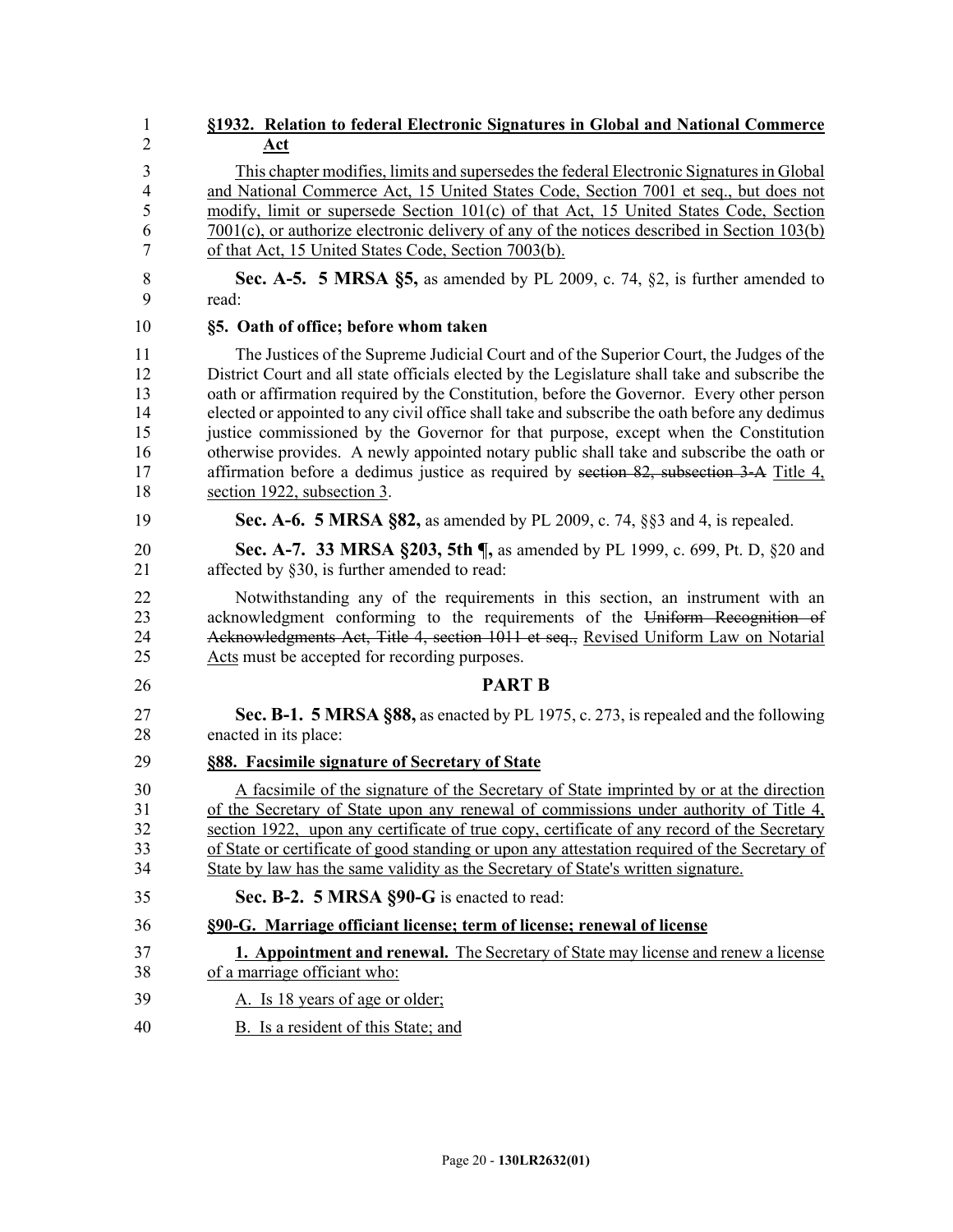| 1              | C. Demonstrates a proficiency in the English language.                                                     |
|----------------|------------------------------------------------------------------------------------------------------------|
| $\overline{2}$ | 2. Term. A license issued under this section is for a term of 4 years.                                     |
| 3              | <b>3. Rules.</b> The Secretary of State shall adopt rules relating to the licensing of marriage            |
| $\overline{4}$ | officiants. The rules must include criteria and a procedure to be applied by the Secretary                 |
| 5              | of State in licensing and renewal. Rules adopted pursuant to this subsection are routine                   |
| 6              | technical rules as defined in chapter 375, subchapter 2-A.                                                 |
| $\overline{7}$ | 4. Notice of expiration of license. The Secretary of State shall provide notice to the                     |
| 8              | licensee of the expiration of a marriage officiant license 30 days prior to the expiration date.           |
| 9              | The notice must be in a form or format as determined by rule by the Secretary of State.                    |
| 10             | The failure of a licensee to receive a notice under this subsection does not affect the                    |
| 11             | expiration date of the license.                                                                            |
| 12             | 5. Grounds for denial, revocation, suspension or nonrenewal. The Secretary of                              |
| 13             | State may, upon notice and an opportunity for hearing pursuant to chapter 375, subchapter                  |
| 14             | 5, deny an application under this section or suspend, revoke or refuse to renew a license                  |
| 15             | issued under this section upon a determination that the applicant or licensee:                             |
| 16             | A. Does not meet the requirements of subsection 1;                                                         |
| 17             | B. Has failed to comply with any requirement applicable to a marriage officiant set                        |
| 18             | forth in Title 19-A, chapter 23; or                                                                        |
| 19             | C. Has failed to comply with rules adopted by the Secretary of State pursuant to this                      |
| 20             | section.                                                                                                   |
| 21             | Sec. B-3. 19-A MRSA §654, sub-§3, ¶B, as amended by PL 2011, c. 111, §1, is                                |
| 22             | further amended to read:                                                                                   |
| 23             | B. The date the notary public's commission marriage officiant's license expires;                           |
| 24             | <b>Sec. B-4. 19-A MRSA §655, sub-§1, ¶A, as amended by PL 2011, c. 111, §2, is</b>                         |
| 25             | further amended by repealing subparagraph (4).                                                             |
| 26             | <b>Sec. B-5. 19-A MRSA §655, sub-§1, <math>\P</math>A</b> , as amended by PL 2011, c. 111, §2, is          |
| 27             | further amended by enacting a new subparagraph (5) to read:                                                |
| 28             | (5) A marriage officiant under Title 5, section $90-G$ ;                                                   |
| 29             | Sec. B-6. 19-A MRSA §657, as amended by PL 2001, c. 574, §7, is further amended                            |
| 30             | to read.                                                                                                   |
| 31             | §657. Lack of jurisdiction or authority                                                                    |
| 32             | A marriage, solemnized before any known inhabitant of the State professing to be a                         |
| 33             | justice, judge <del>, notary public</del> or marriage officiant or an ordained or licensed minister of the |
| 34             | gospel, is not void, nor is its validity affected by any want of jurisdiction or authority in the          |
| 35             | justice, judge, notary marriage officiant or minister or by any omission or informality in                 |
| 36             | entering the intention of marriage, if the marriage is in other respects lawful and                        |
| 37             | consummated with a full belief, on the part of either of the persons married, that they are                |
| 38             | lawfully married.                                                                                          |
| 39             | Sec. B-7. Marriage officiant license. Notwithstanding the Maine Revised Statutes,                          |
| 40             | Title 5, section 90-G, the Secretary of State shall issue a marriage officiant license for a               |
| 41             | term of 4 years to every notary public commissioned in this State as of July 1, 2023. A                    |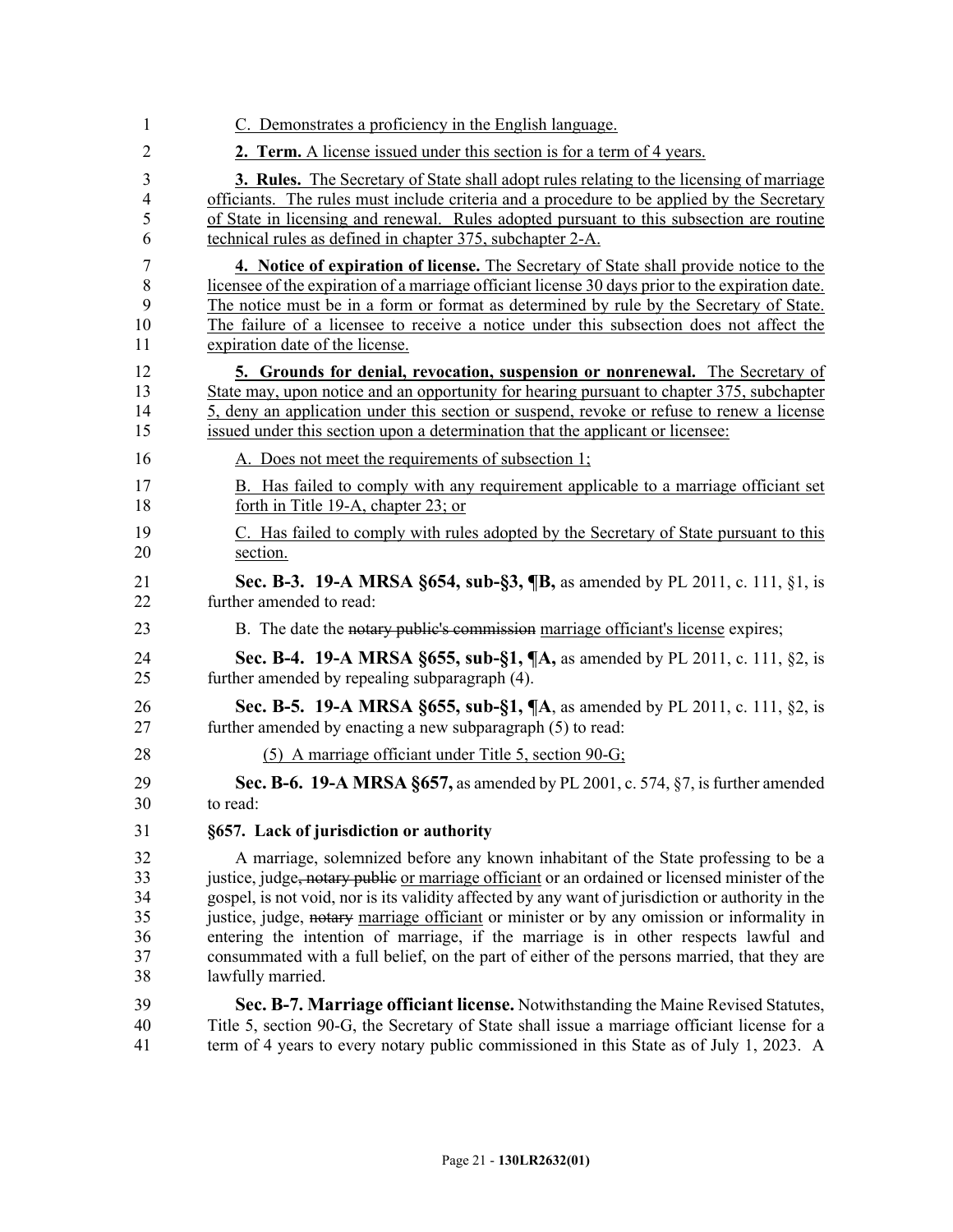notary public receiving a license under this section may decline to accept it by providing written notice to the Secretary of State on a form designed by the Secretary of State. 3 **PART C** 4 **Sec. C-1. Effective date.** This Act takes effect July 1, 2023. 5 **SUMMARY** This bill implements the recommendations of the Secretary of State's study on remote and online notarization pursuant to Public Law 2021, chapter 337. The bill is based on the 8 Revised Uniform Law on Notarial Acts as approved by the National Conference of 9 Commissioners on Uniform State Laws (NCCUSL) in 2018. 10 The bill adheres to the NCCUSL's Revised Uniform Law on Notarial Acts definitions 11 enacted in the Maine Revised Statutes, except that the official stamp encompasses the 12 official notary seal. 13 Maine statute has strong conflict of interest protections prohibiting performance of a 14 notarial act for an immediate family member, except in the case of a marriage ceremony. 15 The bill includes that current restriction, together with the uniform law's additional 16 restriction on notarial acts involving records in which the notary public or notary public's 17 family member has a direct beneficial interest. The bill also includes identical language 18 from current Maine statute for the corporate conflict of interest provision and uses 19 substantively the same language from current Maine statute that prohibits a notary public 20 from notarizing the petitions for a referendum campaign in which the notary public is 21 otherwise involved. 22 The bill adheres to NCCUSL's Revised Uniform Law on Notarial Acts language 23 governing requirements for certain notarial acts and adds language to preserve the powers 24 and responsibilities inherent in current law for protests of losses, records and copies. 25 With regard to the identification of an individual, this bill does not include NCCUSL's 26 Revised Uniform Law on Notarial Acts provision that a license or other identification<br>27 document may be expired for no more than 3 years for use in identification. For some document may be expired for no more than 3 years for use in identification. For some 28 transactions, particularly in real estate, and for some notarial officers, an expired license or 29 identification card is never acceptable. In other situations, for example with seniors who 30 may no longer drive, a license that has expired may be an acceptable form of identification. 31 The language in the bill allows the notarial officer the discretion currently allowed in Maine 32 statute. 33 This bill retains the current authorization that allows attorneys-at-law duly admitted 34 and eligible to practice in the courts of this State to perform notarial acts. Additionally, 35 NCCUSL's Revised Uniform Law on Notarial Acts recommends that judges, clerks or 36 deputy clerks of the court be authorized to perform notarial acts, and the bill includes these 37 additional authorizations. 38 Uniform acknowledgement of the notarial acts of other jurisdictions is fundamental to 39 the constitutional principle of interstate commerce and is included in the bill. It is important 40 to note that the Maine Revised Statutes, Title 4, sections 1911 through 1914 regarding 41 uniform acknowledgement of notarial acts in other jurisdictions have the same legal 42 meaning as current Maine statute under the Uniform Recognition of Acknowledgements 43 Act passed in 1969. 1 2 6 7 8 9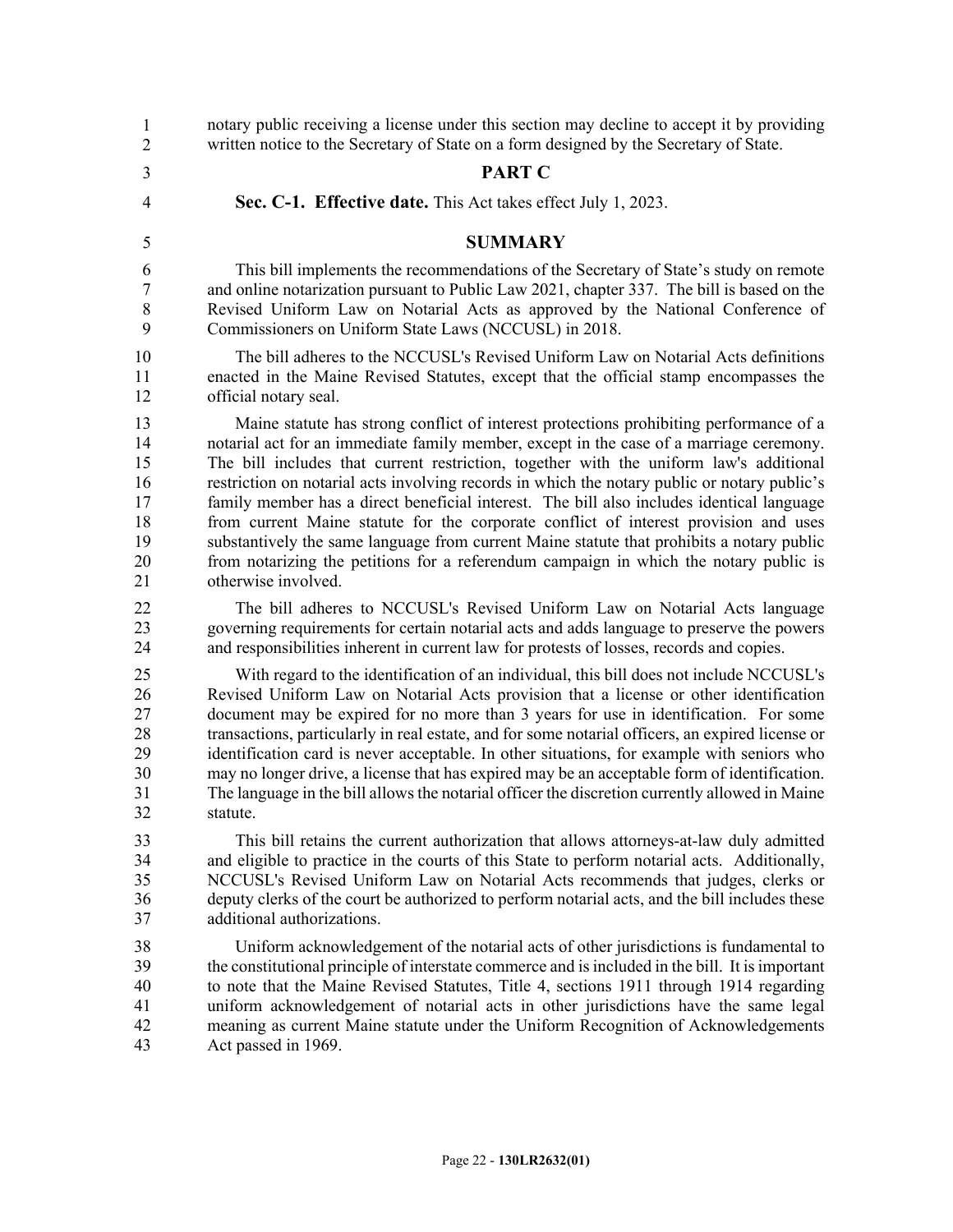1 The bill permits any notarial officer, including notaries public, attorneys, judges, clerks 2 and deputy clerks, to perform notarial acts for a remotely located individual in accordance<br>3 with the criteria established in the bill. The bill includes security measures, including with the criteria established in the bill. The bill includes security measures, including 4 identity proofing and recording requirements. The bill includes language that permits the 5 Secretary of State to assess a fee when the Secretary of State accepts service for a civil 6 action in a dispute pursuant to a notarial act performed for a remotely located individual. 7 The Secretary of State currently requires a fee for any service of process made to the 8 Secretary of State.

9 The bill requires a notarial officer to execute a certificate of the notarial act which, 10 when the act is performed by a notary public, includes the date of expiration of the notary 11 public's commission and the official stamp. This is a consumer protection measure to assist 12 in the ease of verification of the validity of the notary public. The requirement of an official 13 stamp and the date of expiration of the commission are departures from current Maine 14 notary public law. The bill includes provisions for destruction of the stamp under the 15 Revised Uniform Law on Notarial Acts, which are also a departure from current Maine 16 statute.

17 The bill adopts NCCUSL's Revised Uniform Law on Notarial Acts recommendation 18 that all notarial officers except attorneys-at-law be required to keep a journal of all notarial 19 acts. Maine is one of very few states that have not previously required notaries public to 20 maintain a journal. Journals can be an important safeguard for consumers and notaries 21 public alike, serving as evidence that a notarial act was performed properly.

22 The bill authorizes all notarial officers to perform a notarial act with respect to an 23 electronic record. A notarial officer must notify the Secretary of State prior to performing<br>24 the first notarial act with respect to an electronic record. The Secretary of State shall the first notarial act with respect to an electronic record. The Secretary of State shall 25 determine what technology is permissible via the rule-making process.

26 The bill establishes the qualifications of a notary public, which are largely aligned with 27 the current qualifications under Maine statute. The bill alters Maine's current residency 28 requirements, which limit applicants to residents of Maine and residents of New Hampshire 29 who are employed in Maine or operate a trade or business in Maine, to conform to 30 NCCUSL's Revised Uniform Law on Notarial Acts recommendation that an applicant must 31 be a resident or have a place of employment or practice in Maine. Surety bonds are required 32 for notaries public. The bill preserves the current requirement in Maine statute that a 33 dedimus justice administer a specified oath to the notary before the issuance of a 34 commission.

35 The bill establishes a 4-year notary public commission.

36 The bill requires any notarial officer seeking to perform remote and online notarization 37 to notify the Secretary of State, who will maintain a database of that information online. 38 The Secretary of State currently maintains a searchable online database of notaries public.

39 The bill adopts all of the NCCUSL's Revised Uniform Law on Notarial Acts 40 recommendations with regards to prohibited acts including requirements for advertising 41 disclaimers. The bill departs from NCCUSL's Revised Uniform Law on Notarial Acts by 42 adding language to bring in enforcement provisions of current Maine statute to provide for 43 consumer protection in the event of a fraudulent or improper notarial act.